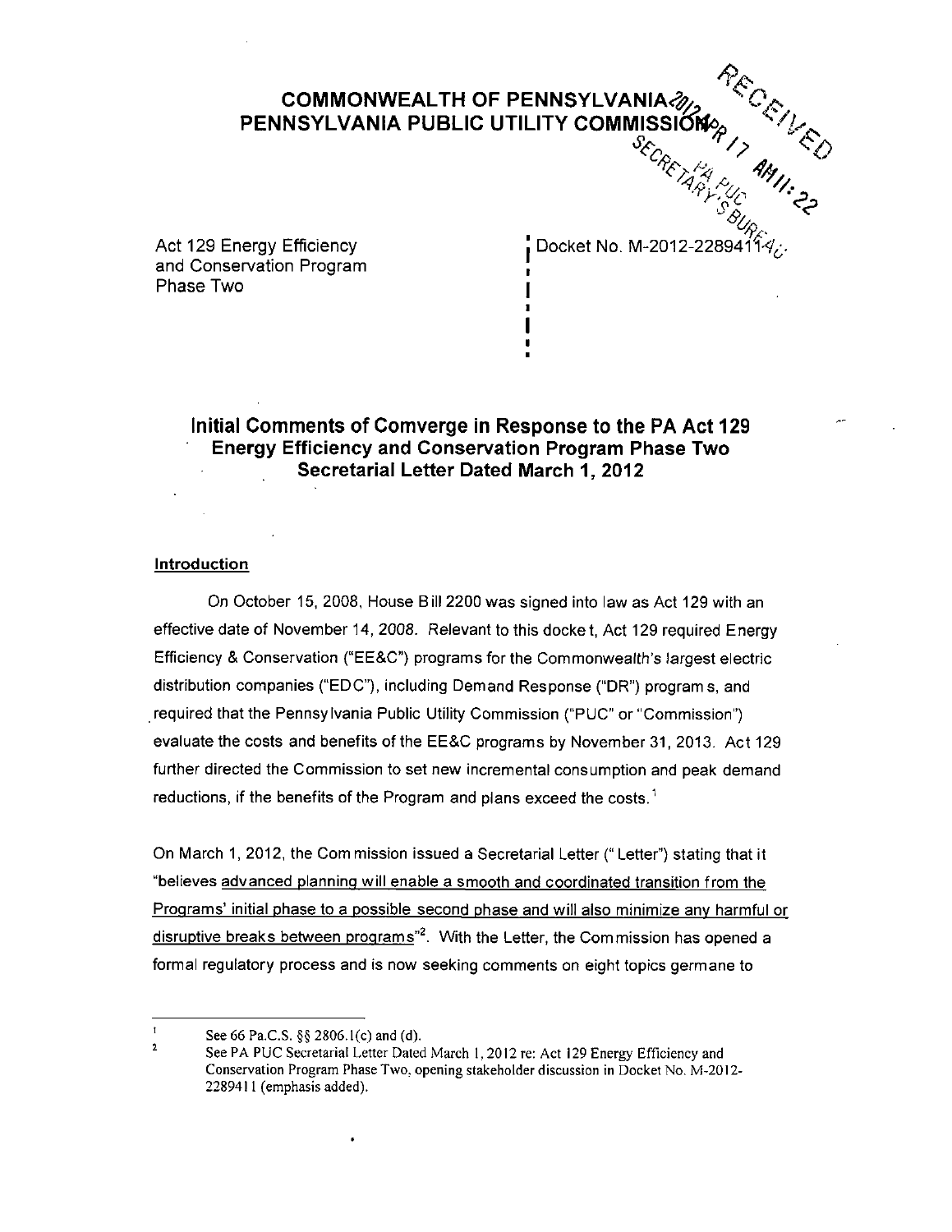Initial Comments of Comverge **D** COMVETE Page 2 of 22  $\hbox{\bf C}$ 



designing and implementing the next phase of the EE&C Programs created by Act 129. Comverge's comments to each of the Commission's eight topics are outlined below.

Comverge wholeheartedly believes it is imperative that the Act 129 programs continue without any "harmful or disruptive breaks". More importantly, Comverge believes that the statutory intent of Act 129 is that the programs continue in an uninterrupted manner and that reductions beyond those explicitly detailed in the act should be achieved. The statute mandates an EDC obligation that "A new plan shall be fifed with the Commission every five years or as otherwise required by the Commission. The plan shall set forth the manner in which the company will meet the required reduction in consumption under subsections (C) and (D)." $^3$  Subsections (C) and (D) refer to the base reductions in what is now referred to as Phase One and reductions to be achieved in w hat is now referred to as Phase Two. Clearly, from this section, continued EE&C programs that drive more reductions in consumption and demand were envisioned.

Comverge has a major concern that the consumer-focused residential DR programs will suffer harmful and disruptive breaks in service that were not envisioned by the legislature and that will end up costing Pennsylvania customers significant dollars and that outcome is simply not necessary. We outline below an approach to ensuring that all of the benefits that Pennsylvania customers have secured through Act 129 will be available to them on an ongoing basis. We urge the Commission to consider the Comverge proposal on DR conti nuation and the other positions it outlines below.

Comverge is one of the nation's leading providers of DR products and services and is the nation's largest provider of DR products and services to residential customers. Comverge has deployed over five million residential DR devices and actively manages DR products with installations at approximately one million residential locations. Comverge has been an active CS P in Pennsylvania and has served several EDCs in the Phase One Act 129 programs and has secured both residential and C&l DR resources in Pennsylvania to ensure the success of the Act 129 legislative goals. Comverge has two offices in Pennsylvania and employs approximately 100 people in the Commonwealth.

<sup>3</sup> See 66 Pa. C.S. §§ 2806.1 (B) (II).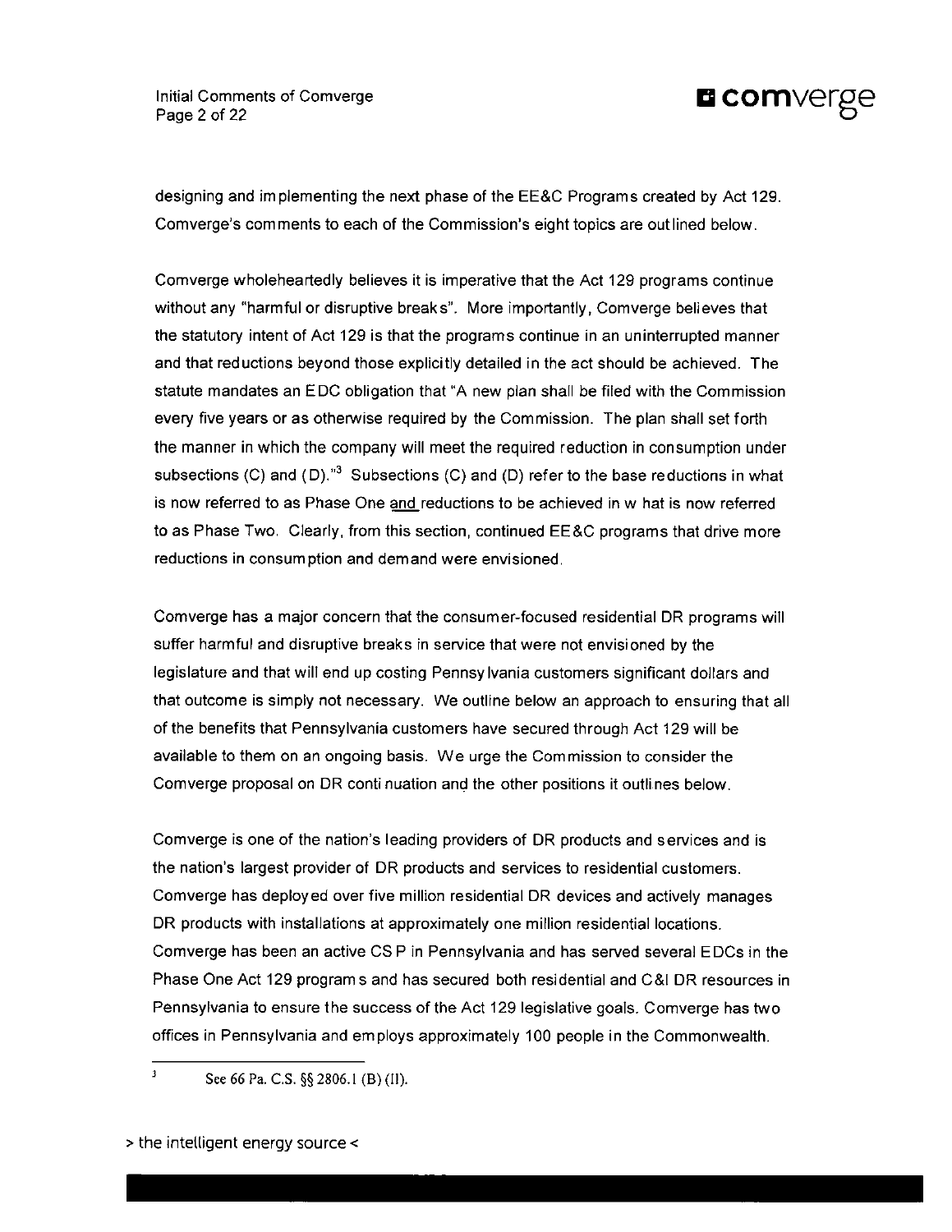Initial Comments of Comverge Initial Comments of Comverge<br>
Page 3 of 22



Correspondence and pleadings f iled in this docket should be directed to the attention of:

Frank Lacey Vice President Comverge, Inc 511 Schoolhouse Road Suite 200 Kennett Square, PA 19348 484-734-2206 flacev@.comverge.com req-affairs@comverqe.com

# **1. Planning Timeline**

In its Letter, the PUC outlined a schedule for this docket which includes a final order in February 2013 and seeks comments on that timeline. Comverge fully supports careful consideration of all of the issues involved with extending Act 129. However, in order to ensure maximum efficiencies and continued program success without interrupting programs' momentum, Comverge asserts that timing is of the essence. As such, Comverge observes that the program schedule set forth in the Letter is consistent with a decision process for EE programs but not for DR programs, particularly residential DR programs.

The published schedule leads to programs that can be fully implemented by June 1, 2013. Comverge does not believe that giv en the current constraints identified in the Letter that the Commission can effectively gather, review and analyze the data and comments, then mandate an effective DR program by that date. Even if the June 1, 2013 day was met, this timeline implicitly suggests that all recruiting efforts to expand programs between the beginning of this summer and June 1, 2013 would be put on hold.<sup>4</sup> This would effectively mitigate the very important customer momentum for

 $\mathbf{A}$ It is true that most, if not all of the DR contracts signed run through May 31, 2013. To be clear, however, they generally move to maintenance mode after May 2012. Program growth will effectively stop in just a few short weeks. As described more fully internally, Comverge does not believe that the Commission can run a regulatory process that is dependent on submission of the cost effectiveness study and have that process completed in time for a June 2013 program start.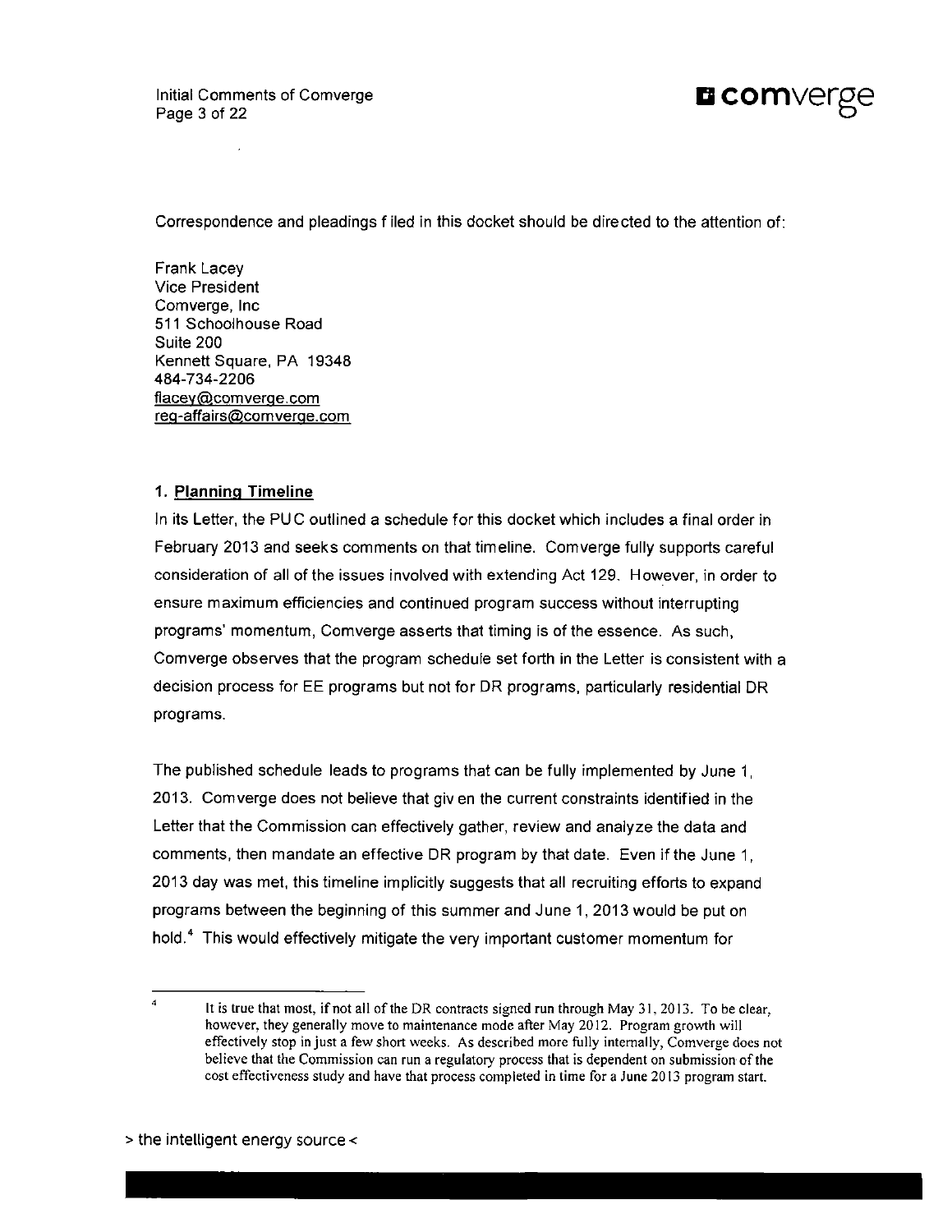

support of the programs that the EDCs have carefully built during the previous two years. That timing gap will lead to harmful and disruptive breaks in the DR programs. As a result of this conflict, Comverge proposes a separate Order issued on May 10 that effectively coordinates a Phase Two transition for DR programs. This proposal and the reasoning for it are discussed in more detail below.

Most significantly, data from DR programs necessary for the State Wide Evaluator ("SWE") to conduct its cost-effectiveness analysis on DR will not be available until October 2012, at the earliest. A nalysis of the data and the multi-step process needed to translate the analysis into final Commission determination on DR programs will take additional months, almost certainly into 2013. Commission staff indicated at the March 16<sup>th</sup> stakeholder meeting that DR continuation will require another formal round of comments. Given that the regulator y review timeline outlined in the Letter is five months, Comverge does not believe that a review process for DR that includes the incremental steps of gathering and analyzing the data required to perform the costeffectiveness study, then preparing and submitting that study for Commission review, and then conducting all of the due processes associated with the DR review, can be accomplished such that the programs can be implemented in time for summer of 2013. In other words, given the current set of circumstances, if the schedule is followed as currently envisioned, further DR activity will not be re-launched until the summer of 2014.

As a result of necessary timeline in the review of DR programs, Comverge respectfully requests that the Commission issue along with its Tentative Order scheduled for release on May 10, a definitive Temporary DR Continuation Order ("TDRC Order") temporarily extending all of the programs and program elements, allowing for continued momentum of the programs, consistent with the legislative intent. The specific details of this extension are discussed below. In this scenario, if DR programs are modified, rather than simply continued beyond 2013, a base will be preserved from which changes can be made. At best, if the SWE determines that DR is cost-effective, harmful and disruptive breaks in programs will be avoided and state-wide benefits will be maintained.

Effectively, that creates a two-year gap in DR programs that will be harmful and disruptive to customers.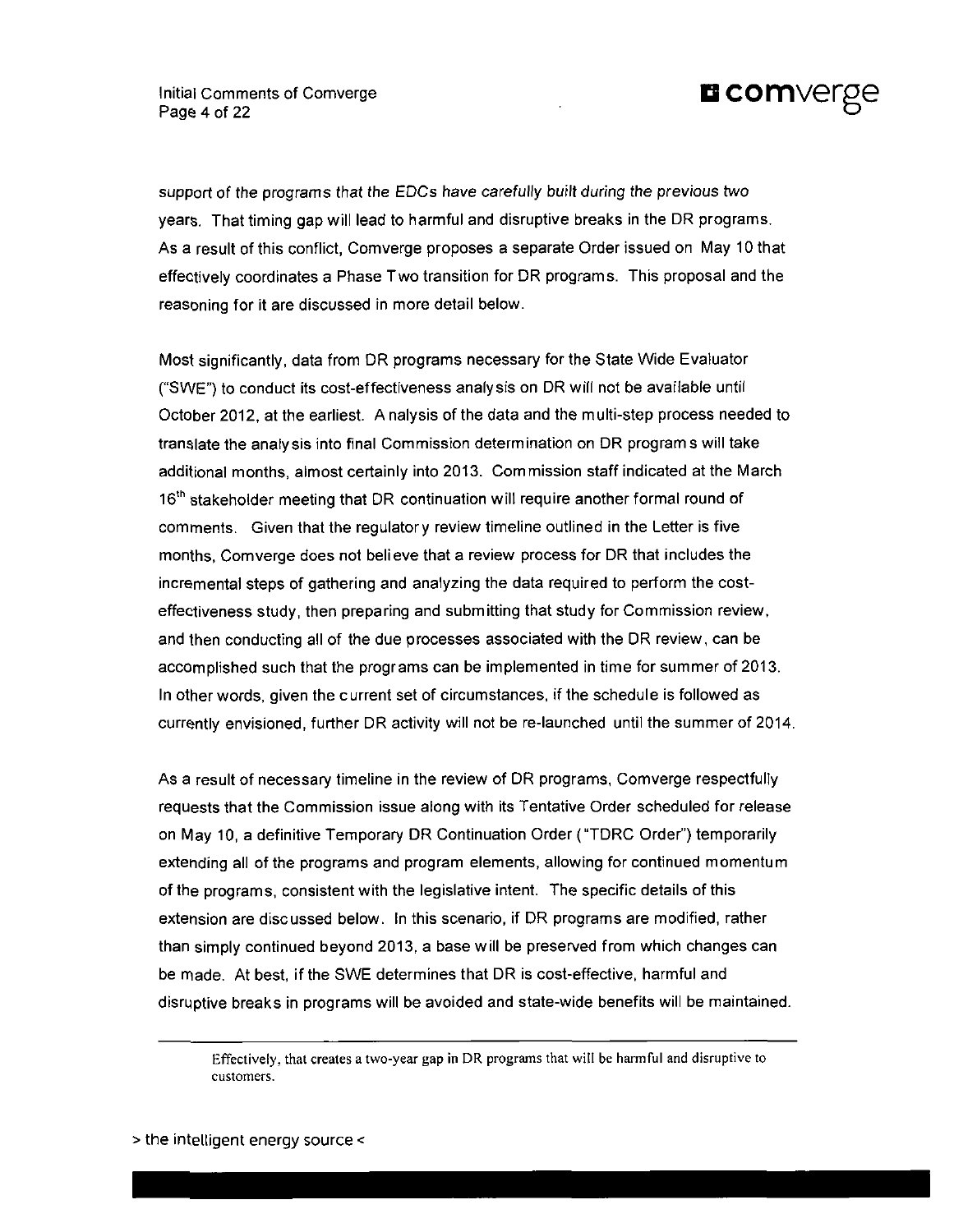Initial Comments of Comverge **Q COMVERPO** Page 5 of 22

At worst, if the SWE determines that DR is not cost-effective, customers can be fully informed about the end of programs and the programs can be more smoothly transitioned to completion.

Comverge has developed a national and international business in utility DR programs and approaches Act 129 w ith that experience and perspectiv e. As such, Comverge is confident that the SWE will reach the conclusion that the benefit of DR program s to pennsylvanians is quite significant and presents some qualitative analysis to support this premise below. However, without additional action from the Commission on May 10, the ongoing performance of DR programs will be significantly weakened. An extension of DR programs along with the May 10, 2012 Tentative Order will establish continuity until the Commission's determination of its policy on the future of Act 129 DR programs. Comverge estimates that the formal Commission review of DR programs could be completed before December 31, 2013, and as such, Comverge also suggests that the Commission establish a separate schedule, distinct from the schedule in the Letter, for full resolution of all issues related to DR.

#### **Short-term DR Extension**

The need for short-term extension of DR is inherent in program design. Other than implementing curtailments in the summer of 2012 and maintaining the program infrastructures, the significant workload {customer education, custom er recruitment and device installations) forthe DR programs will end May 31, 2012. If this interruption occurs, Comverge sees several risks. First, in direct contrast to the stated desire to  $\cdot$ "minimize any harmful or disruptive breaks between programs"<sup>5</sup> , if the PUC does not extend the DR programs and program elements, it will create a very disruptive environment for customers who have opted in to the DR programs. For example, in the residential programs, customers are recruited based on a pro mise to compensate them for their participation. Unless the Commission temporarily extends the existing DR programs, customers will not know what the future compensation and program parameters will be and may drop from the program due to the uncertainty. If DR programs are later restarted, many of the program costs incurred to date will have to be

5

> the intelligent energy source <

Secretarial Letter, p. I.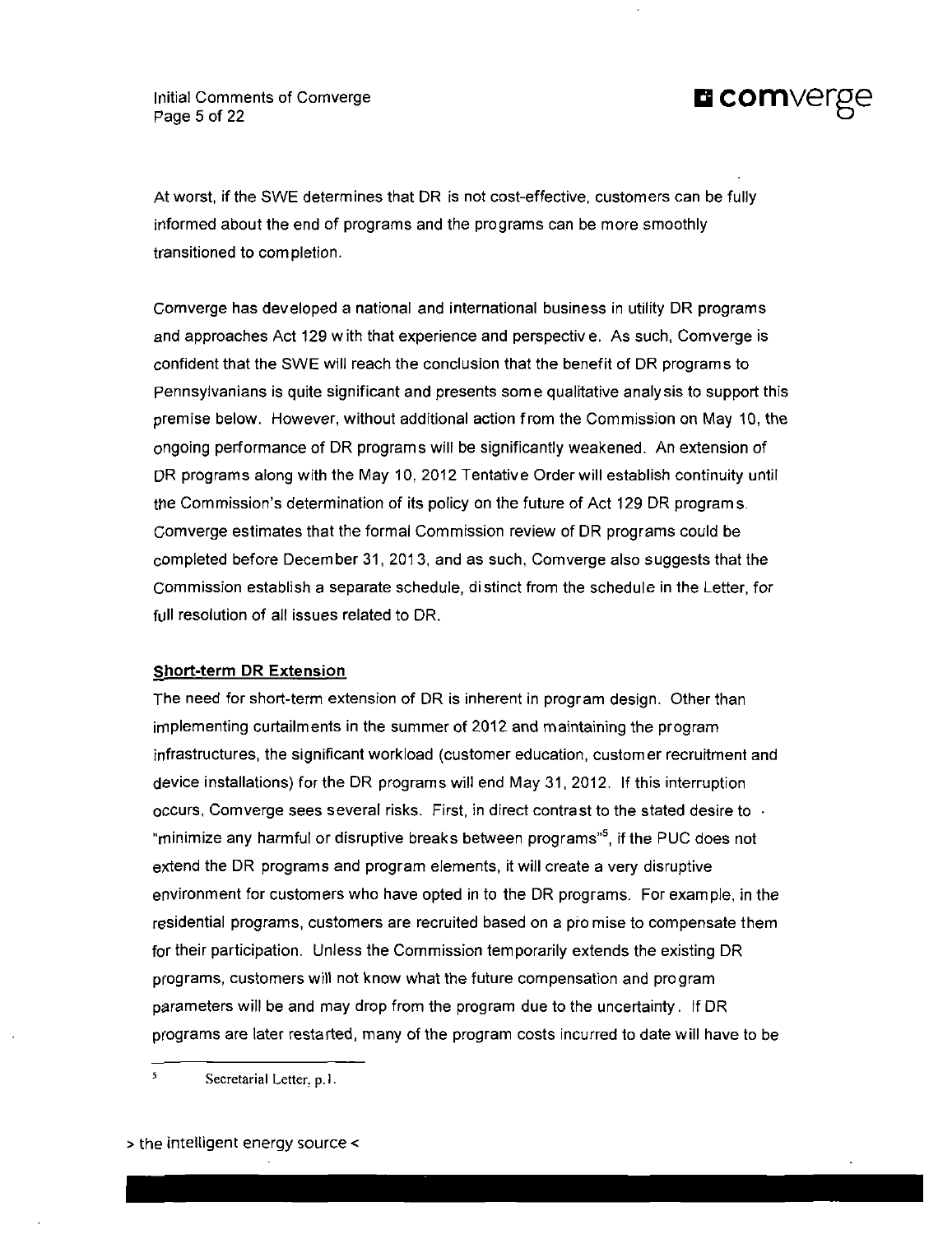

re-spent to secure the de parted customers or replacement customers to achieve the same level of load reductions going forward. Without the temporary extension, the DR programs will suffer harmful and disruptive breaks.

Second, residential DR programs can capitalize on momentum in growth. For example, in the Act 129 residential DR programs, incentives are paid to customers who participate in the programs. Word of mouth about these programs, as well as momentum from marketing efforts helps expand these programs. That momentum is poised to stop completely at the end of May, 2012 as the marketing, recruitment and growth components of these programs are scheduled to cease. The remaining contract term will be limited to executing the DR curtailments, program oversight and limited amounts of maintenance on the existing D R units installed.

Third, continuation of DR programs will provide stability in reliability planning. PJM, the regional grid operator, uses peak demand figures in the top five demand hours in the current year to project and allocate costs for capacity needs for the following year. Because the Act 129 load drop requirements are fairly significant, a "stop and go" approach will have a hiccup effect on reliability planning. Stated another way, the grid operator's practice is to calculate peak load requirements for the instant year based, in part, on DR performance in the immediately previous year If these resources are not available, there could be a potential capacity mis-calculation in the event that the programs stop. The result will be that increased amounts of high priced capacity will have to be purchased from generating units.

This hiccup, while not likely to cause a supply interruption in PJM, will have an impact on Pennsylvania's customer's electricity prices. Because of peak load reductions in 2012, PJM will see lower peak consumption in the hours it calculates PLC. The reductions will result in lower allocations of capacity costs (thus lower energy bills) in 2013. If the load reductions don't happen in 2013, the PJM allocations and resulting energy costs will boomerang back up in 2014.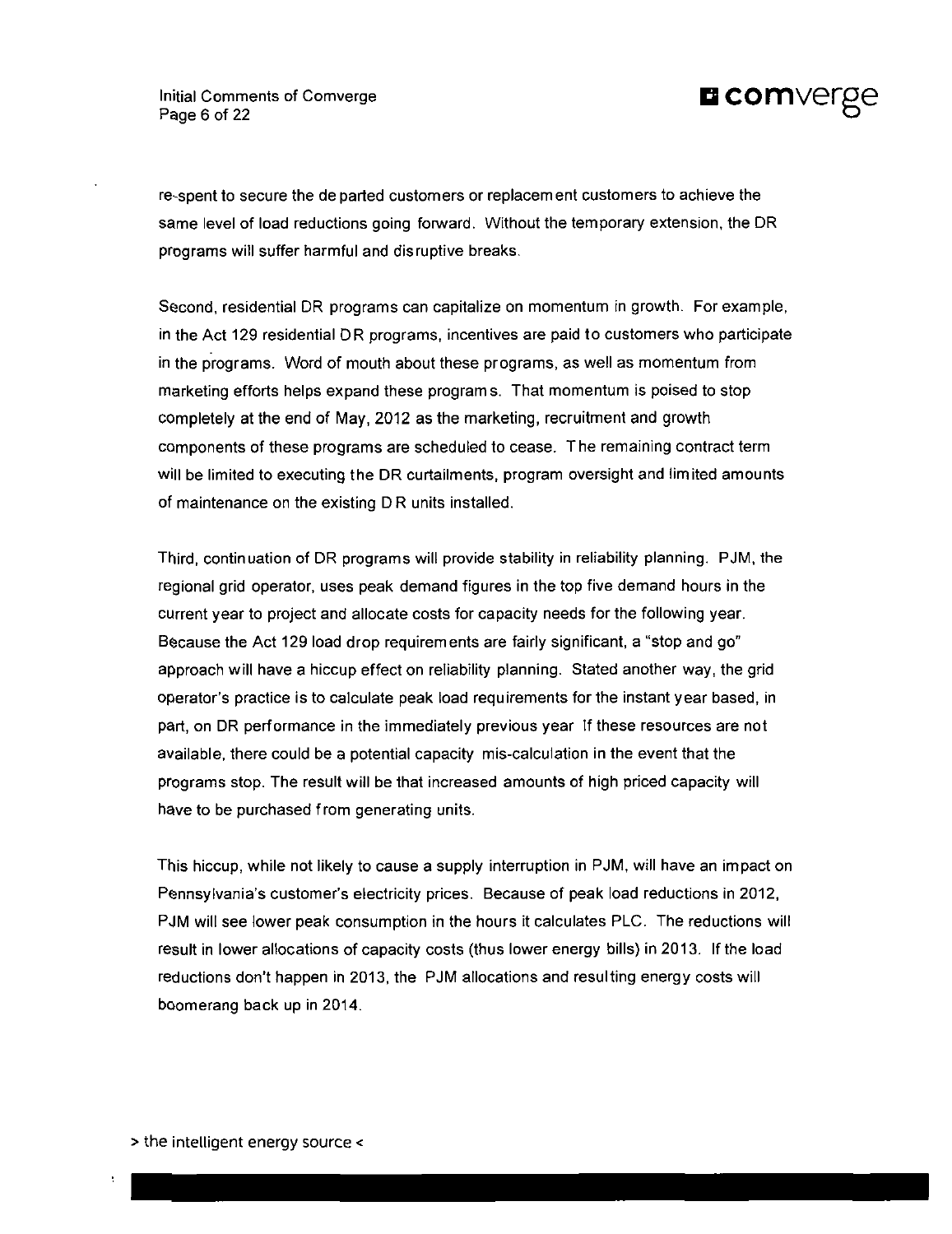

Finally, the benefits originally calculated for demand response will have to be recalculated. The upfront costs of direct load control were weighted against benefits over the life of the installed equipment (the assumptions for equipment life varied across the EDCs). Without a continuation of direct load control, the realized (as opposed to projected) cost to benefit ratio may reverse.

As a result of these risks and consequences of a gap in DR programs, Comverge encourages the Commission to issue a TDRC Order continuing these program s in an uninterrupted manner through December 31, 2013. The recommended extension would permit capture of significant benefits (and avoidance of significant waste) at little added cost. There is no disadvantage to this approach.

#### **2. Length of Second EE&C Proqram**

Baaed on extensive experience managing residential DR programs around the country, Comverge believes that an extended term of Act 129 of five years is appropriate. This term ties with the legislative mandate for the Commission to evaluate the costs and benefits of the EE&C programs at least every five years. This term also fairly balances the issues of technology changes, legal changes, and administrative efficiency. A fiveyear term permits stability of programs but ensures that the im pacts of major technology changes, such as the possible im pacts of "smart grid" implementation, will be taken into consideration. A five-year term also provides certainty that major legal and regulatory changes, such as national mandates for efficiency or changes in PJM markets, are fully understood and integrated. Finally, administrative costs for program implementation are not only borne by rate payers, but they are also borne by the service providers participating in the proceedings. A five-year term allows those costs to be reasonably spread so that effectiveness is not undermined by excessive administrative costs of shorter-term programs.

However, the five-year term does not imply that contracts for all services should be limited to five years. Specifically for DR, it is difficult to put all resources into a one size fits all time horizon. A five-year term seems to be very appropriate for CSPs to secure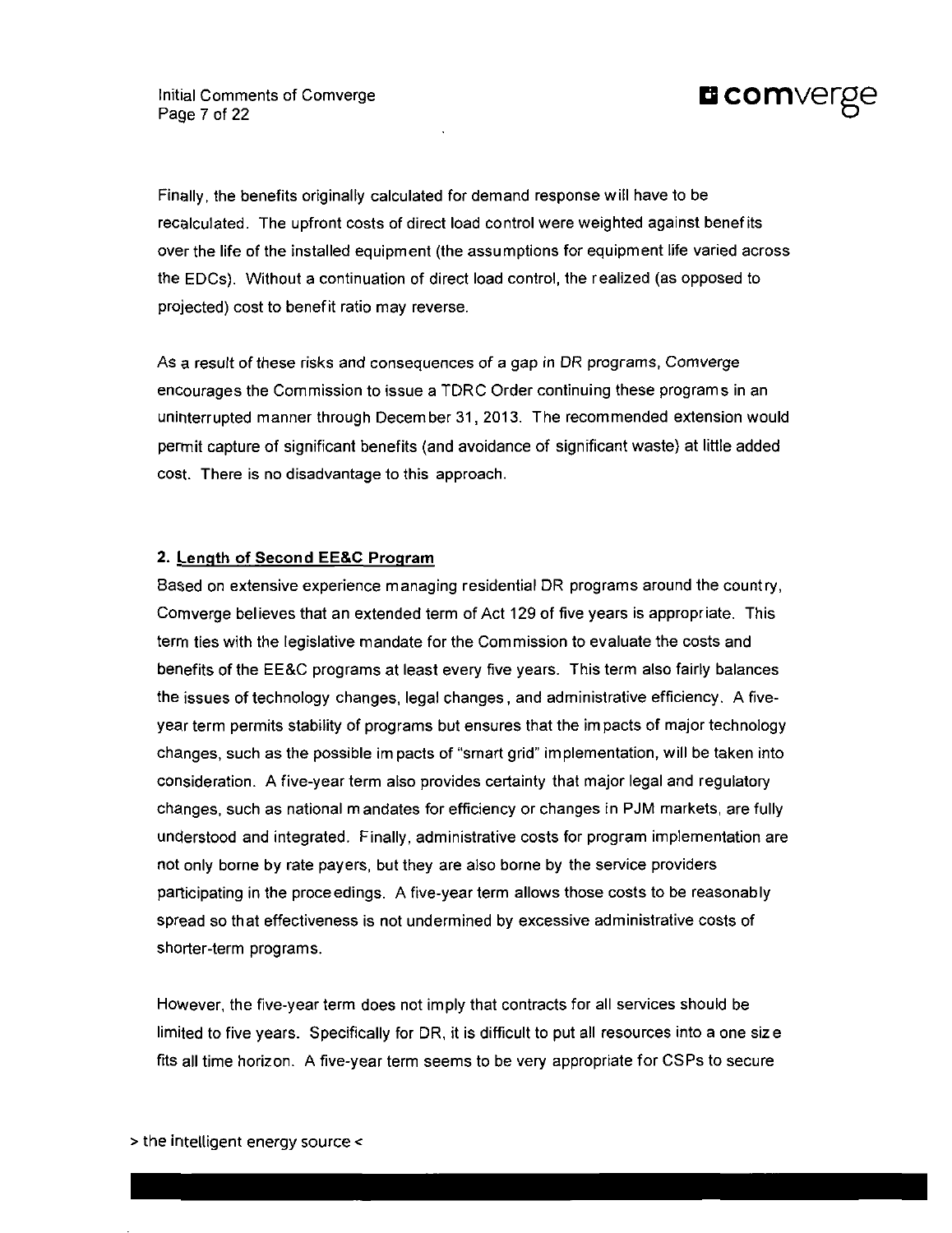

and execute C&l DR programs. In that market, customers are more fluid, operations change and businesses are frequently bought and sold. In addition, relative to a residential customer, the initial capital investment per kW is low and the C&l customer base is less likely to sign an extended term contracts. In contrast, a residential DR resource has a higher start-up cost, due to the relative S/kW cost of customer recruitment, initial equipment cost (direct control unit, controllable thermostat, or other) and installation thereof on a permanent basis at a property. The residential resource has a higher initial S/kW cost but a lower long-term unit cost.

The figure below shows Comverge's experience of relative program costs as a function of time. As the graph shows, cost-effectiveness tips to residential programs overtime. The inflection point where residential program s are more economic per MW is usually between years four and five.



**Figure 1: The Inflection Point- Relationship of Residential to C&l Total Cost**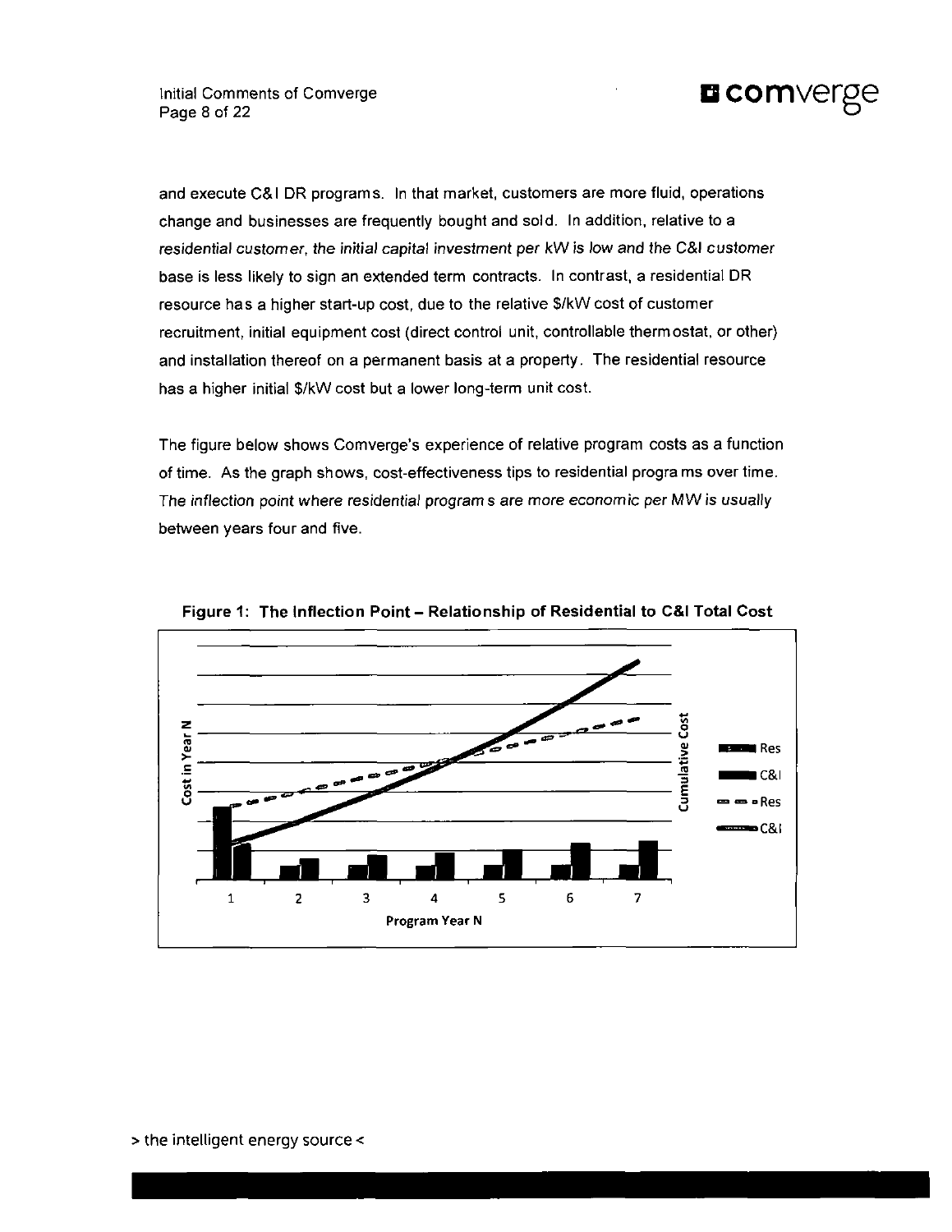

Comverge views (and the Commission should view) aggregated residential DR in much the same way as a peaking generator for cost comparison purposes<sup>s</sup>. There's a high up front cost but once the asset is i nstalled, it has a long useful life and requires little maintenance. Through the Act 129 programs, Comverge has effectively built a 150 MW peaking plant in the Commonwealth. To build the peaking plant or, in this case to build 150 MW of peak residential load reduction, and to then not use it effectively for at least 10 years is not be the optimum use of rate payer money. So for a residential DR program, a five year program is the right minimum length to build the asset, but a longe r term contract to run it is most efficient.

Comverge is not suggesting that the DR programs be granted a five-year extension beyond the period identified in the TDRC Order described above, nor is it suggesting a 10-year contract granted on May 10. It is raising these issues so that they can be considered by the Commission for its Tentative Order. Comverge suggests that a separate TDRC Order be is sued and it should mandate the short term continuation of DR programs so that program value is maximized. The formal Commission review of DR that will begin with the SWE's cost-effectiveness study will ultimately align the programs appropriate to the goals determined at that time. If the programs are not continued on a short-ter m basis, under the standard economic principle of time value of money, failing to earn a return in 2013 (year two of the life of the asset), which is not possible without the TDRC Order, would impose unnecessary financial harm to the ratepayers who have funded the asset.

Finally, in order to avoid all of the "stop and go" effects described above, Comverge also urges the Commission to review the efficacy of Phase Two well before the end of phase two. For example, the cost benefit test could be performed at the end of the third summer season and the discussion about a Phase Three should begin at that point. If this approach were taken, a Phase Two analysis would include data from Phase One, data from years one, two and three from Phase Two and projections for years four and

 $\ddot{\phantom{a}}$ Demand management provides multiple benefits compared to a traditional peaking plant. In addition to lower capital costs, DR shifts the market equilibrium with a demand solution. The resulting "shift" of the demand curve results in lower capacity prices, lower energy prices, and reduced emissions during the peak energy periods.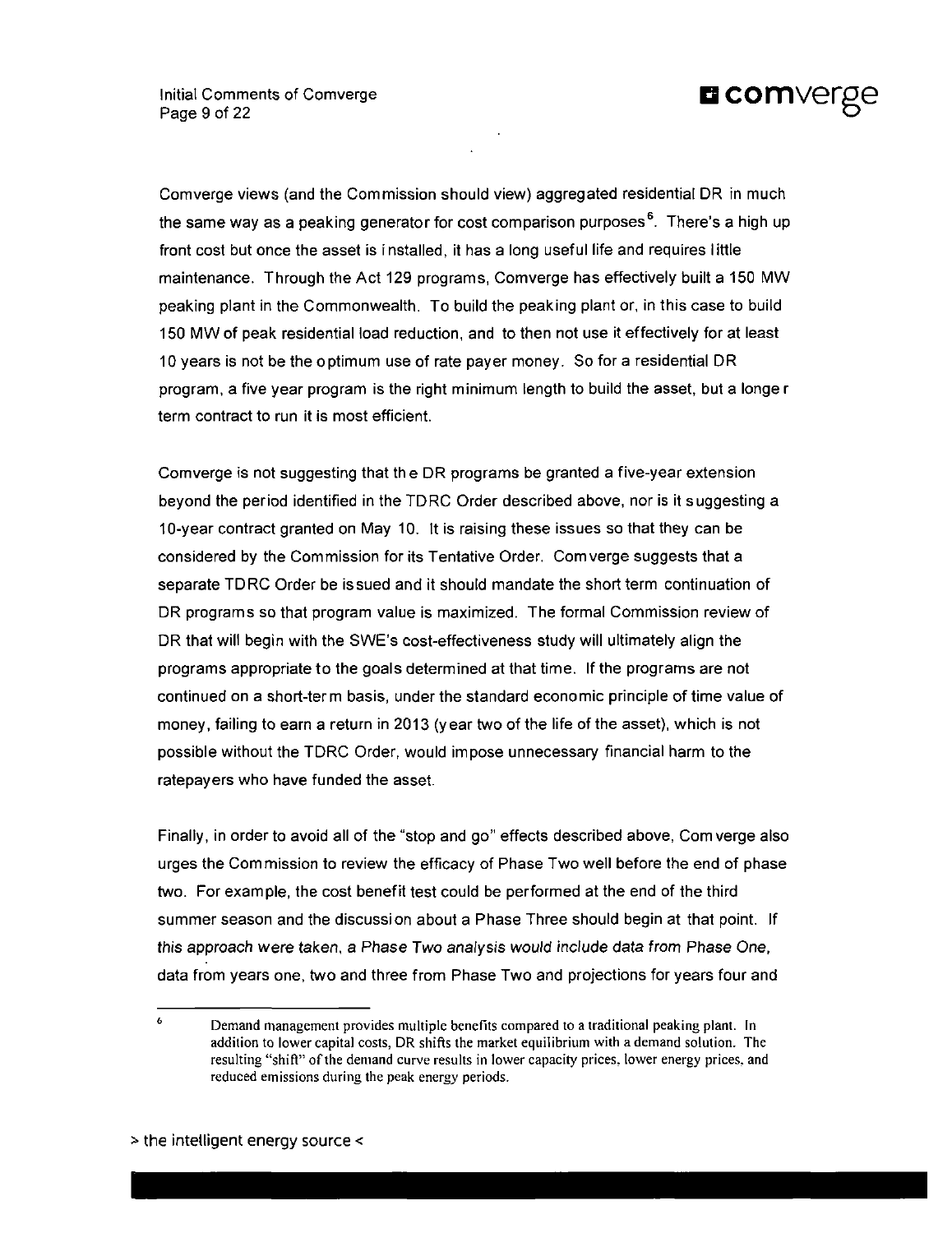Initial Comments of Comverge Initial Comments of Comverge **and COMVerge in the COMVET COM**<br>Page 10 of 22



five of Phase Two. This amount of data would be sufficient to make decisions regard ing the efficacy of mandating and implementing Phase Three programs.

### **3. Inclusion of a Demand Response Curtailment Program**

Comverge strongly endorses the inclusion of demand response programs in Phase Two. DR programs, more so than the other programs created by Act 129, offer all ratepayers in the Commonwealth a return on investment, as long as they continue to be executed  $\ell.$ The record from PJM's markets and from FERC studies and Orders<sup>8</sup> underline that participants in DR programs see reductions in energy consumption, reductions in energy costs in peak hours and reductions in capacity costs in future years. Non-participants in the DR programs also benefit because of lower capacity costs in future years and lower energy costs in peak hours when curtailments are called.

#### **Pennsylvanians Realize Material Customer Benefits from Act 129 DR Programs**

The benefits of DR accrue to all Pennsylvania electricity customers in a matrix of effects with some (particularly those who are active load response participants) benefiting more than others. The customers each see varying impacts of short- and long-term capacity prices and long- and short-term energy prices. The benefits of a five-year extension are laid out in the matrix below. Those benefits that are shaded (the majority of them) are the benefits that go away if the DR program is not renewed and may be significantly reduced if the DR programs are allowed to lapse for even one year.

 $\mathbf{g}$ 

Energy efficiency ("EE") investments will lead to long-term reductions in electricity consumption for customers who directly benefit from the efficiency investments. However, EE investments are only credited in the PJM capacity market for four years. So, while EE investments offer ongoing energy benefits to to participants, the capacity value is relatively short-lived. DR investments on the other hand, continue to provide reduced capacity and peak energy costs for all customers in the Commonwealth and energy consumption reduction benefits to the program participants.

See Generally, A National Assessment of Demand Response Potential, FERC Staff Report, June 2009 and see also. Demand Response Compensation in Organized Wholesale Energy Markets, Order No. 745, III FERC Stats. & Regs., Regs. Preambles | 31,322 (2011) ("Order 745").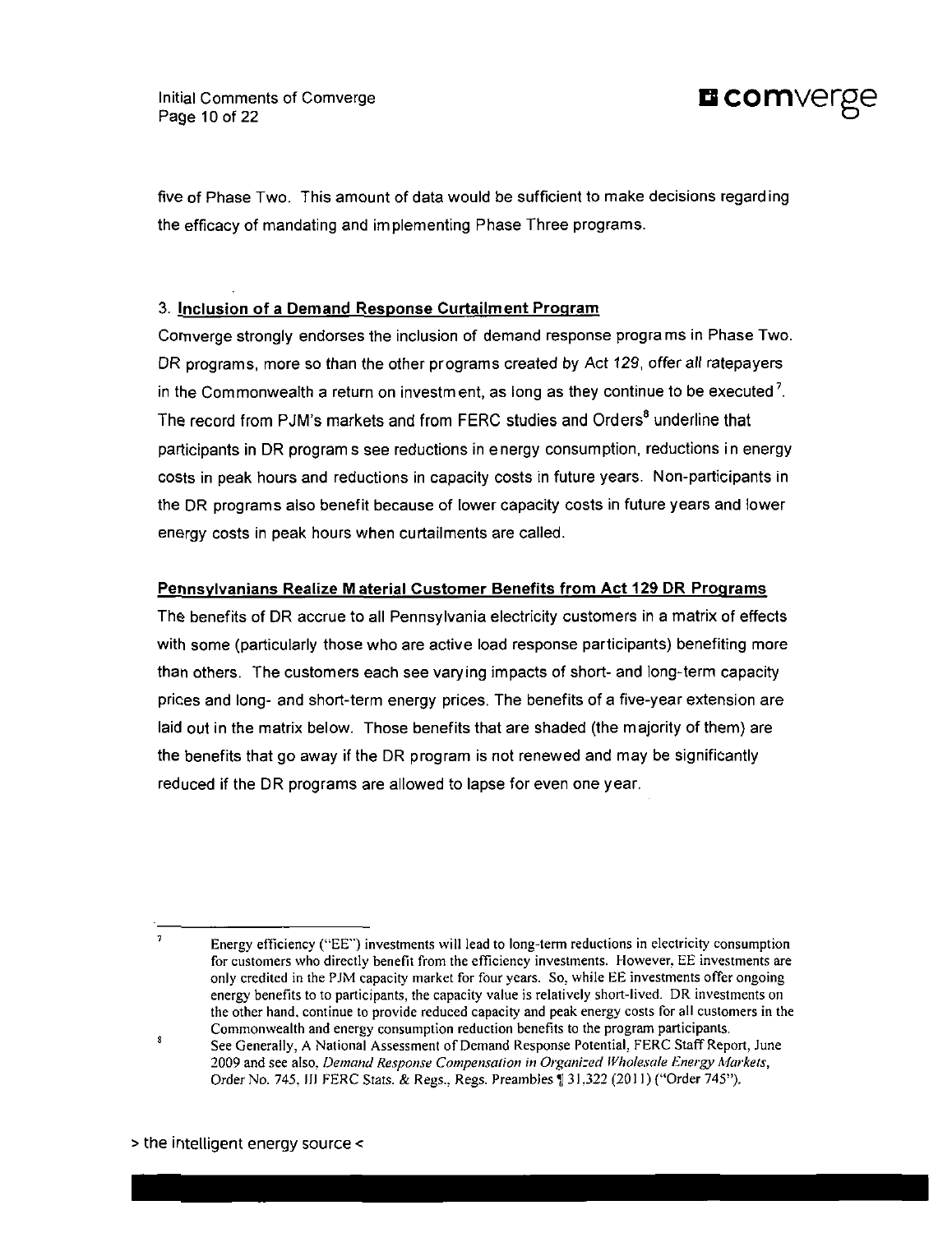|  |  |  |  | <b>E</b> comverge |
|--|--|--|--|-------------------|
|--|--|--|--|-------------------|

| Summary of Market Benefits <sup>9</sup> Achieved by Customers Across Pennsylvania<br>from Act 129 Demand Response Programs |                                                                                             |                                                                                             |  |  |
|----------------------------------------------------------------------------------------------------------------------------|---------------------------------------------------------------------------------------------|---------------------------------------------------------------------------------------------|--|--|
|                                                                                                                            | <b>Act 129 DR Participant</b>                                                               | Non-participant                                                                             |  |  |
|                                                                                                                            | Capacity Benefits <sup>10</sup>                                                             |                                                                                             |  |  |
| 2012                                                                                                                       | No impact                                                                                   | No impact                                                                                   |  |  |
| 2013                                                                                                                       | Reduced Capacity Tag<br>Reduced Capacity Price                                              | <b>Reduced Capacity Tag</b><br>Reduced Capacity Price                                       |  |  |
| 2014                                                                                                                       | Reduced Capacity Tag<br>Reduced Capacity Price                                              | <b>Reduced Capacity Tag</b><br><b>Reduced Capacity Price</b>                                |  |  |
| 2015                                                                                                                       | Reduced Capacity Tag<br><b>Reduced Capacity Price</b>                                       | Reduced Capacity Tag<br>Reduced Capacity Price                                              |  |  |
| 2016                                                                                                                       | Increased DR in RPM auction<br><b>Reduced Capacity Tag</b><br><b>Reduced Capacity Price</b> | Increased DR in RPM auction<br><b>Reduced Capacity Tag</b><br><b>Reduced Capacity Price</b> |  |  |
| 2017                                                                                                                       | Increased DR in RPM auction<br>Reduced Capacity Tag<br>Reduced Capacity Price               | Increased DR in RPM auction<br>Reduced Capacity Tag<br>Reduced Capacity Price               |  |  |
|                                                                                                                            | <b>Energy Benefits</b>                                                                      |                                                                                             |  |  |
| 2012                                                                                                                       | <b>Reduced Energy Consumption</b><br>Reduced Energy Price during Peak                       | Reduced Energy Price during Peak                                                            |  |  |
| 2013                                                                                                                       | <b>Reduced Energy Consumption</b><br>Reduced Energy Price during Peak                       | Reduced Energy Price during Peak                                                            |  |  |
| 2014                                                                                                                       | <b>Reduced Energy Consumption</b><br>Reduced Energy Price during Peak                       | Reduced Energy Price during Peak                                                            |  |  |
| 2015                                                                                                                       | <b>Reduced Energy Consumption</b><br>Reduced Energy Price during Peak                       | <b>Reduced Energy Price during Peak</b>                                                     |  |  |
| 2016                                                                                                                       | <b>Reduced Energy Consumption</b><br>Reduced Energy Price during Peak                       | Reduced Energy Price during Peak                                                            |  |  |
| 2017                                                                                                                       | <b>Reduced Energy Consumption</b><br>Reduced Energy Price during Peak                       | Reduced Energy Price during Peak                                                            |  |  |

Act 129 capacity benefits derive from multiple sources. First, if peak demand is reduced in 2012, PJM can sell back some of the capacity it has already procured for 2013 since it allocates capacity costs based on the previous year's peak consumption. This will translate directly into a cost savings for the Pennsylvania customers next year. In addition, the lowered peak demand will lower the requirement in the next forward auction planning parameters, ultimately reducing the cost to the customers in four years. Because less capacity is procured, the cost per unit is lower that it would be if

<sup>9</sup> These comments generally address only market benefits from DR. However, DR also provides benefits of avoided T&D costs as well and provides reliability benefits as well. These are not captured here, but provide meaningful incremental benefits to program participants and nonparticipants.

 $10$ The capacity benefits detailed for non-participants may not be applicable to all large commercial non-participants.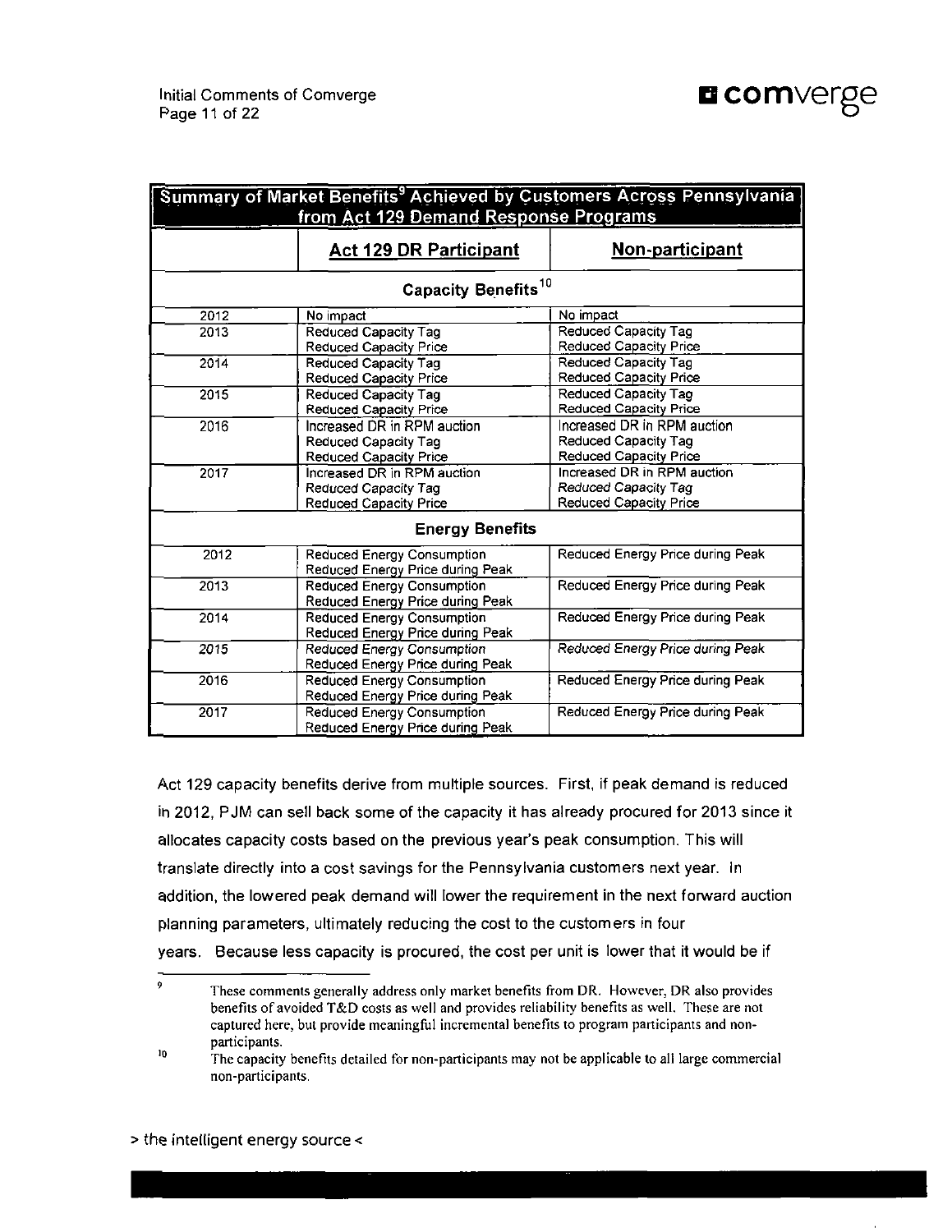**Initial Comments of Comverge COMVETEE** Page 12 of 22



the non-DR amount was to be procured. So the first two benefits compound and have impact next year, and the third benefit will impact the next forward auction for 4 years from today, but each benefit will only last for one year, if the program is not extended. A fourth area of benefit is that a sustained DR program will allow more capacity to be offered in future PJM capacity auctions in the form of DR resources, effectively increasing the capacity supply (e.g., the 150 MW peaking plant discussed above) in the auction, thus, further reducing the price of capacity. If the Act 129 DR programs are not continued, this fourth area of benefit will never be realized.

The energy benefits are much more real-time. DR participants will benefit by consuming less energy during peak times and, because of their participation, will see lower clearing prices during those pea k hours. Non-participants will see lower clearing prices during peak hours. Additionally, the demand reductions are targeted at the top 100 hours of demand, which are in theory, the 100 highest priced hours.<sup>11</sup>

In order to estimate the magnitude of benefits from DR, it is helpful to refer to FERC guidance on DR compensation in energy markets.'<sup>∠</sup> In Order 745, the FERC set a benchmark where DR could be compensated at full location marginal price ("LMP"). This benchmark is the point on the energy supply curve where consumer net benefit is greater than consumer cost to pay the DR providers. This point (the "Net Benefit Threshold" or "NBT") is to be calculated monthly by the ISOs. In PJM, the April 2012 NBT is less than \$26 per MWh. Another way to view the NBT is the point where the elasticity of demand switches from less than 1 to greater than 1. If the elasticity of demand is greater than 1, custom ers will see a price increase greater than 1 % for each percent increase in demand. Similarly, above that point, for each 1% reduction in consumption, prices will decrease by more than 1%. As PJM's NBT calculation of \$26

 $\bar{1}1$ All electricity customers pay for "peak energy", either through an annually-priced contract, a risk premium in a contract price that covers summer peaking risks, or through a pass through of realtime energy costs. Specifically, the PA EDCs procure a portion of their default service obligation from the spot market. Act 129 mandates that "Electric power procured pursuant to [default service obligations] shall include a prudent mix of [ ]: Spot Market Purchases, Short term contracts and long term contracts..." See 66 Pa. C.S § 2807(E)(3.2)(I), (II) and (III). Each of those options carries with it peak energy risks and costs.  $12$ 

See FERC Order 745.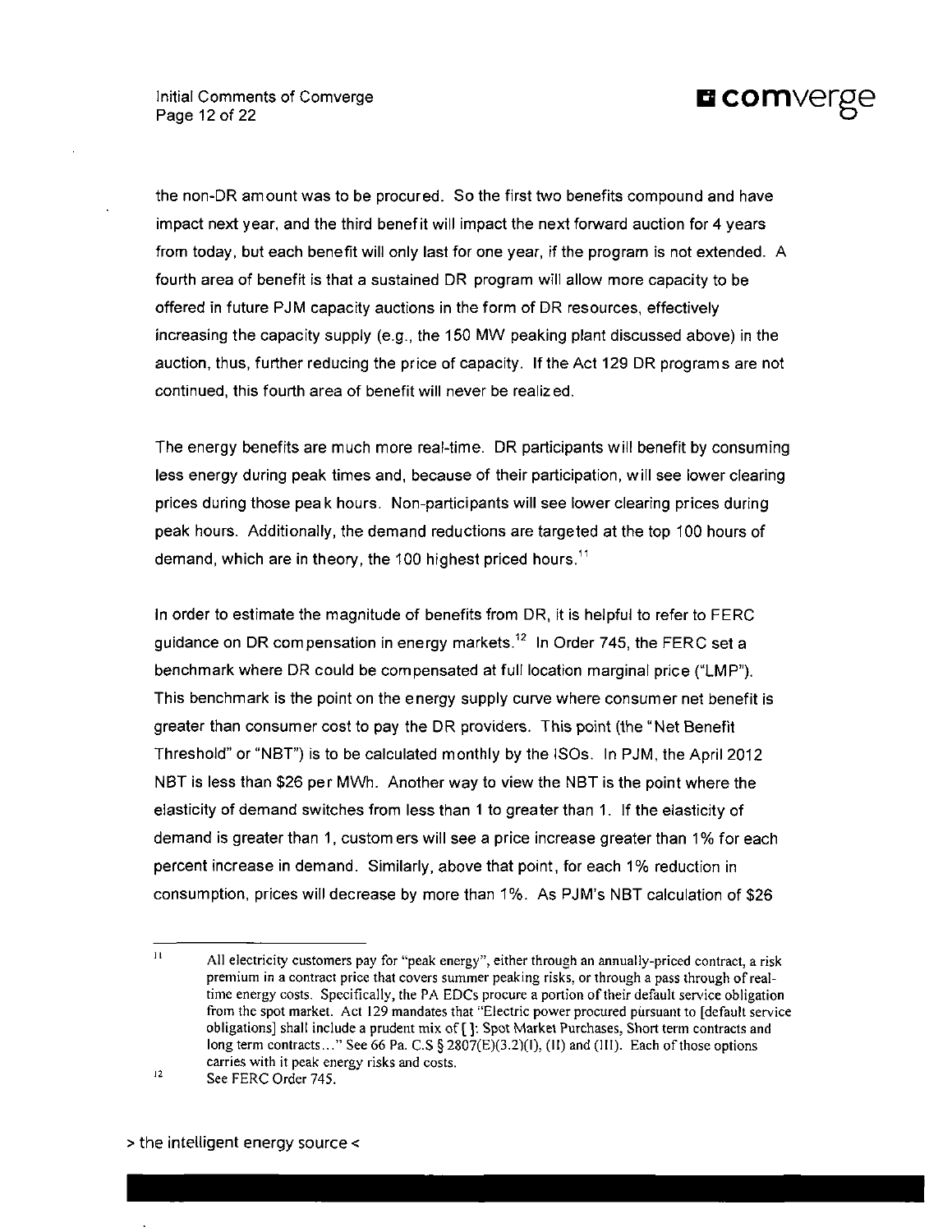Initial Comments of Comverge **Q COMVEFEE** Page 13 of 22



per MWh shows, DR can economicaliy reduce energy prices not just during peak demand but also during periods of normal, daytime demand.

If the EDCs are successful in reducing demand by 4.5% in the top 100 hours this summer, they will be lowering clearing prices in each of those hours by some amount greater than 4.5%. When demand peaks and with an offer cap in PJM of \$1000 per MWh, these reductions will be upwards of \$50 per MWh, benefiting every customer clearing in the market at that time. Further, if generation from the top of the bid stack is clearing in the real time market, it is highly likely that the price reduction from DR will be much greater than the 4.5% in the example. More importantly, if the DR programs are continued, there is downward pressure on long-term prices in the capacity and energy markets, so all of the contracts {default service or retail) will incorporate the lower prices and lower peak risks, bringing untold benefits to Pennsylvanians. In fact, it is possible that if DR programs are effectively deployed on a long-term basis, all Pennsylvania electricity consumers could see a material reduction in their bills going  $f$  orward.<sup>13</sup>

As a result of the combination of capacity and energy benefits, regardless of participation in the DR program'", all residential customers and most commercial and industrial customers'<sup>s</sup> across the Commonwealth will see lower electric bills in the summer of 2012 and beyond than they would experience absent the presence of DR programs. Acknowledging that different customers might benefit differently, the Commission should also take note that in all meaningful scenarios, the benefit is positive, and no customers are harmed in any way by the existence or extension of the

 $13$ John Hanger, a former PA PUC Commissioner, and former Secretary of the PA Department of Environmental Protection, stated in his testimony to the Senate Consumer Protection and Professional Licensure Committee that "[ajs much as 20% of the entire annual [electricity] cost of serving a residential customer is incurred to keep its lights on just for the 100 hottest hours of the year or 1% of the year."

 $\overline{14}$ Participants in most, if not all, of the DR Programs across the Commonwealth receive some type of incentive payment for participating in the programs. These payments are ignored in this analysis.

 $15$ Any customer whose usage is profiled for the purposes of estimating a capacity charge will see decreased electricity bills as a result of the DR programs in Act 129. This includes all residential customers and most of the commercial customers. Any industrial customer who is a participant in the Act 129 DR program will also benefit from a lower capacity charge next year and any year subsequent to their participation.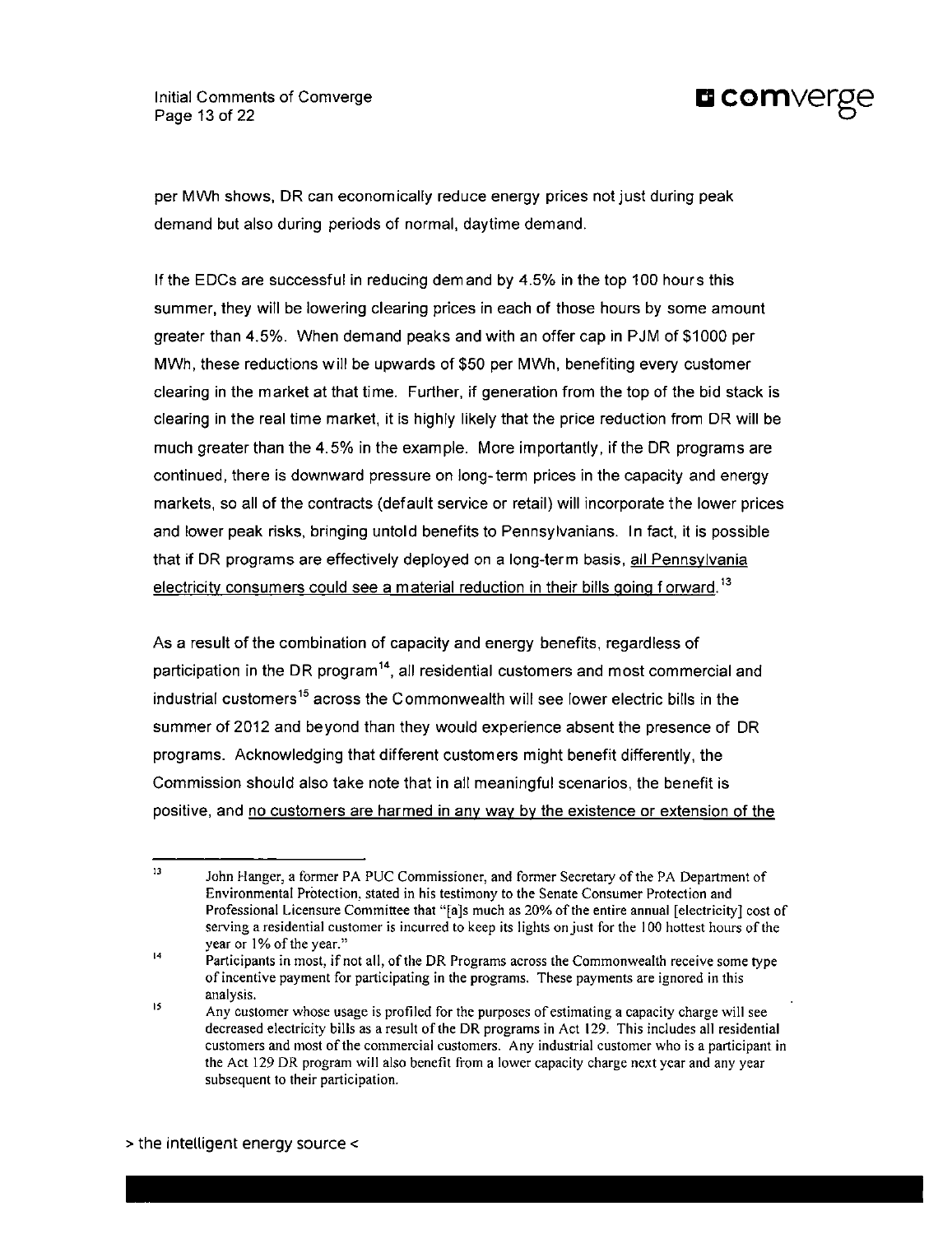**Initial Comments of Comverge COMVETEE** Page 14 of 22



DR provisions in Act 129. This tremendous benefit to the Commonwealth energy customers should be continued into Phase Two and the Commission should issue, corresponding with its May 10 tentative order, the TDRC Order discussed above.

Comverge understands that the Com mission is bound by Act 129 to perform a cost effectiveness study of the current DR program. However, based on the fact that demand response will be called in at least the top 100 hou rs of consumption this year, and that the benefit will accrue to nearly all of the customers within the Commonwealth, and there are material benefits in both the short- and long-term, and no customers are worse off as a result of the programs, Comverge argues that the total benefit can safely be assumed to easily exceed the cost of the DR programs. Additionally, if the DR Programs go away, the energy savings described above will be limited to just this summer and customers will see only a partial capacity benefit next year. The fact that material benefits over the next five years will be lost, is alone, enough of a reason to continue the DR programs into Phase Two and to issue the TDRC discussed above.

#### **Stranded (Wasted) Assets are a Risk with Excluding DR**

In order to achieve the value that was projected for DR assets, the Commission should continue the DR program s without interruption. In the absence of a DR program, all of the load reduction achieved in the 2012/2013 plan year will be reversed in the following year, despite the fact that capital equipment has been deployed to manage load on a long-term basis. The potential benefits created by significant, equipment and infrastructure investments under the current programs will be lost. As discussed above, in terms of the economic analysis of these programs, these losses will be in year two of the program, a year that is critical to calculating the econom ic value of the program. However, in the absence of a Commission Order, there will be no incentive for the EDCs, especially the EDCs affiliated with generation assets, to continue to operate DR or other demand and usage reduction pro grams without explicit direction from the Commission.

In the absence of continuing the Act 129 DR program s, many Pennsylvanians will see increased electricity consumption and all will see higher capacity prices, higher PJM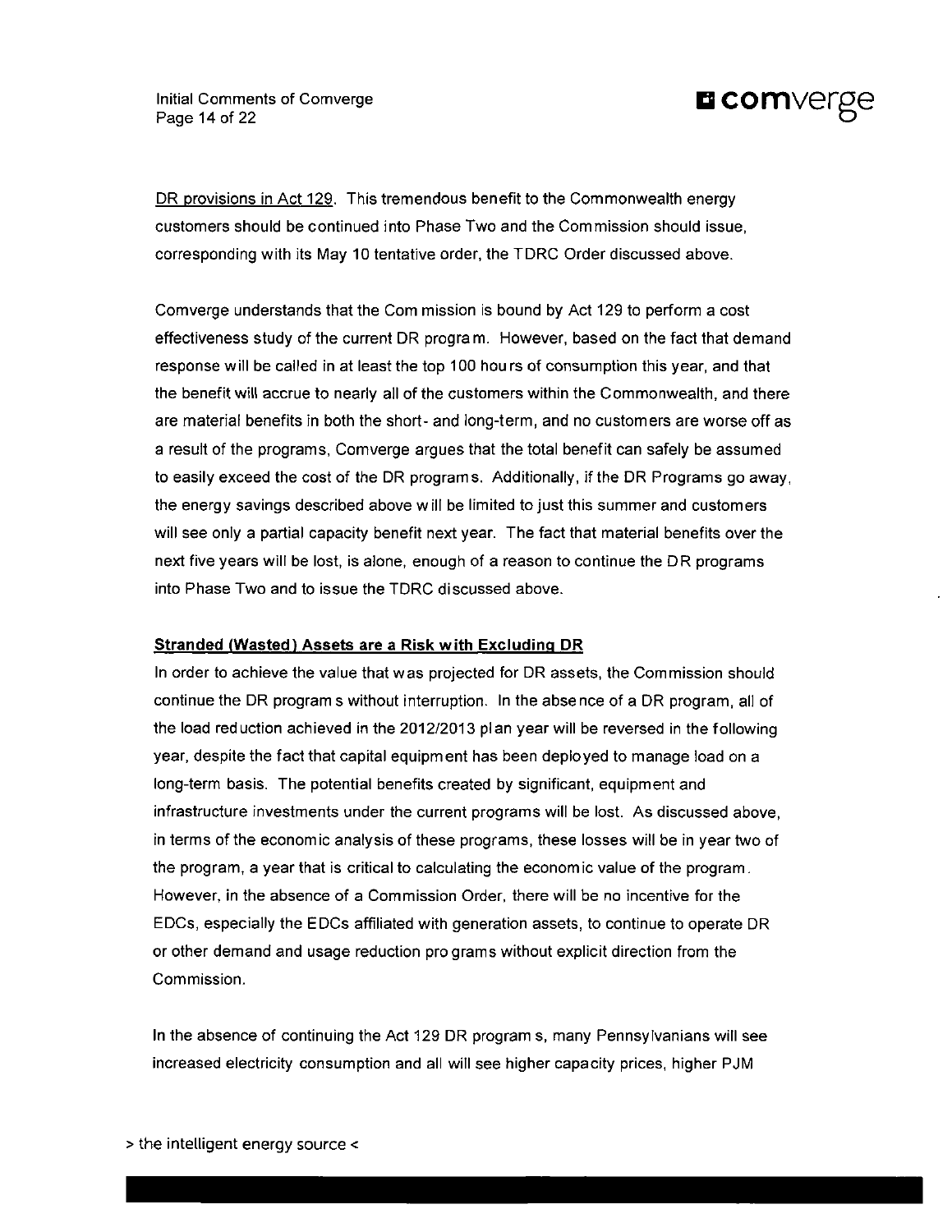

market clearing energy prices, higher monthly utility bills, and increased air emissions from power plants that will be forced to run. Pennsylvania consumers should be protected, through continued DR programs, against these unnecessary financial and social costs.

# **DR Options in the Secretarial Letter**

The Commission outlined three options for continuing DR on a contingency basis before the SWE cost/benefit analysis is completed. Comverge currently believes that from the list of options presented in the S ecretarial Letter, the third option outlined i s the closest option to a good market solution. However, Comverge presents another option that more closely aligns with the legislative intent of Act 129. The third option presented in the Letter is described as "to require EDCs to set aside a portion of their next round of EE&C Plan budgets to fund demand response programs in the event the Com mission determines that there can be a cost-effective demand response program for the next round of plans."<sup>16</sup> Comverge's interpretation of this option is that the programs would be put on hold until the Com mission directed the continuation of the DR program s, presumably after the SWE cost-benefit analysis. The EDCs would be directed to reserve a portion of the 2% amount potentially allocated to EE&C programs until that Commission's directive on DR programs.

In contrast to that interpretation, Comverge suggests the statute requires, at a minimm, a more definitive and assertive action to continue the current programs with no lapse in service through the end of 2013, by which time the SWE's report will have been fully vetted by the Commission and the market participants. In other words, the portion of the budgets allocated to DR should not be "set aside" as is suggested in the Letter, but rather the DR budget should be spent over the TDRC period in order to continue the progress made to date and to more effectively transition into Phase Two.

#### **Funding for Temporary DR Programs**

As shown above, the clear language of Act 129 demonstrates the legislative intent for ongoing demand management programs with reductions beyond those explicitly outlined

16

Secretarial Letter at p. 4. (Emphasis added.)

> the intelligent energy source <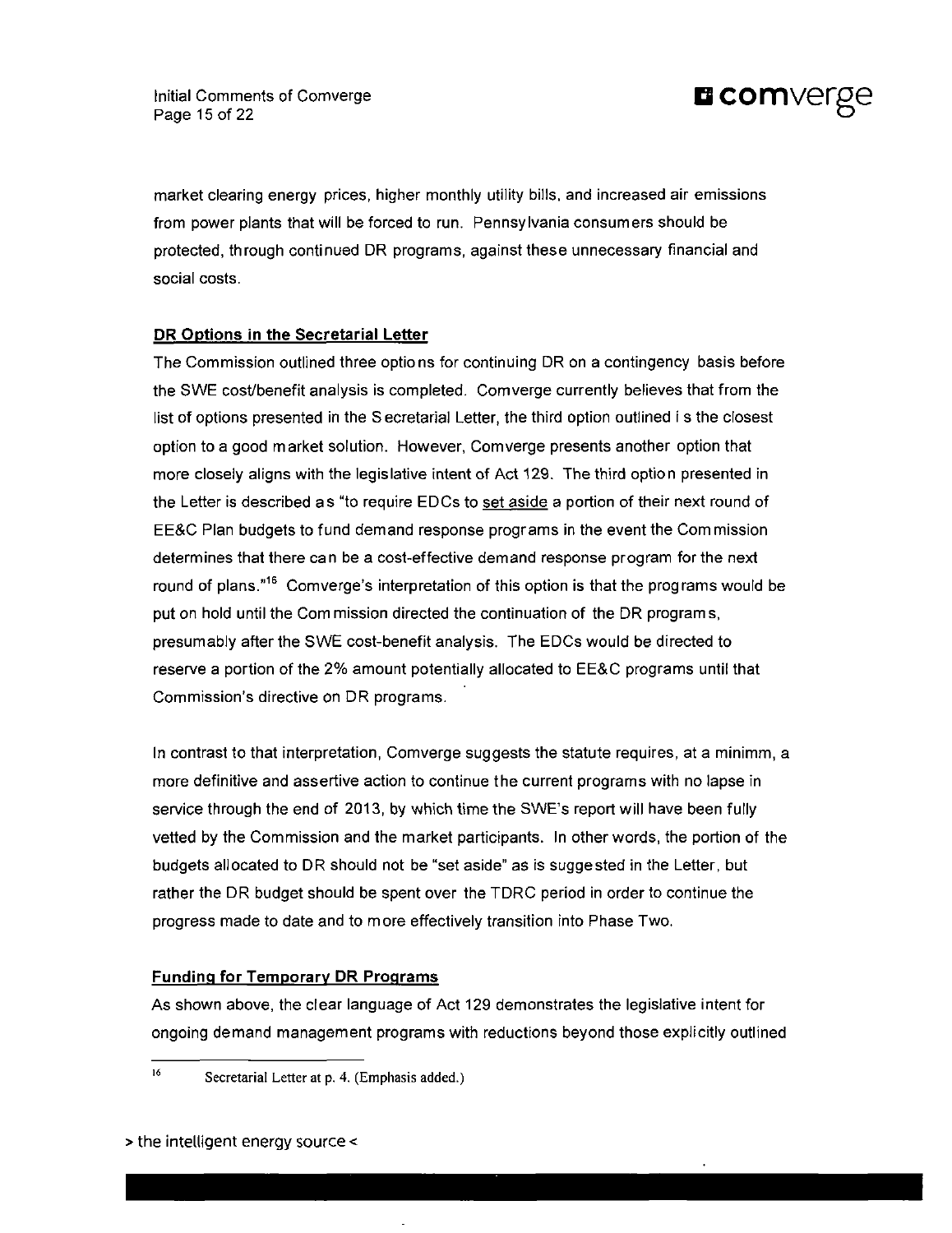

in the statute. The statute also set boundaries for funding the reductions. To date, the DR programs have been implemented effectively under those funding levels. As the funding will not go away during the transition, nor does it disappear in Phase Two, Comverge urges the Com mission to order the EDCs to invest in this interim period, the same percentage of their Phase Two EE&C budgets on DR programs as they spent on the Phase One programs.

This level of investment will allow customer recruitment efforts across the Commonwealth to continue. It is Comverge's belief that customer marketing and recruitment efforts across all of the DR contracts will cease on May 31, 2012 if the TDRC Order is not issued. This lapse will stall the customer inertia in place today, where current marketing efforts, word of mouth and other channels are proving effective in securing customer participation. It will also handicap progress toward future goals that the Commission will mandate after it reviews the SWE's analysis. The TDRC Order would also ensure that customers will be compensated for their participation in the DR programs in 2013. This will help avoid all of the "stop and go" impacts discussed above. It will keep consumers engaged in energy cost management and will keep DR as a cornerstone of utility operations. Most importantly, it will ensure that the decreased capacity obligations and resulting lower costs across the Commonwealth remain in place for the following year, helping to avoi d the yo-yo effect on electric bills.

#### **Specific TDRC Order Language**

Comverge offers for the Commission's consideration, that following ordering para graphs:

Be it ordered:

- 1) That all existing DR contracts be extended through the ear lier of December 31, 2013, or the time after review of the SWE's cost-effectiveness study, that the Commission deems that DR programs are uneconomic;
- 2) That the EDCs use the same percentage of Act 129 budgets to support th ese contract extensions as the EDC s used for the Phase One DR programs;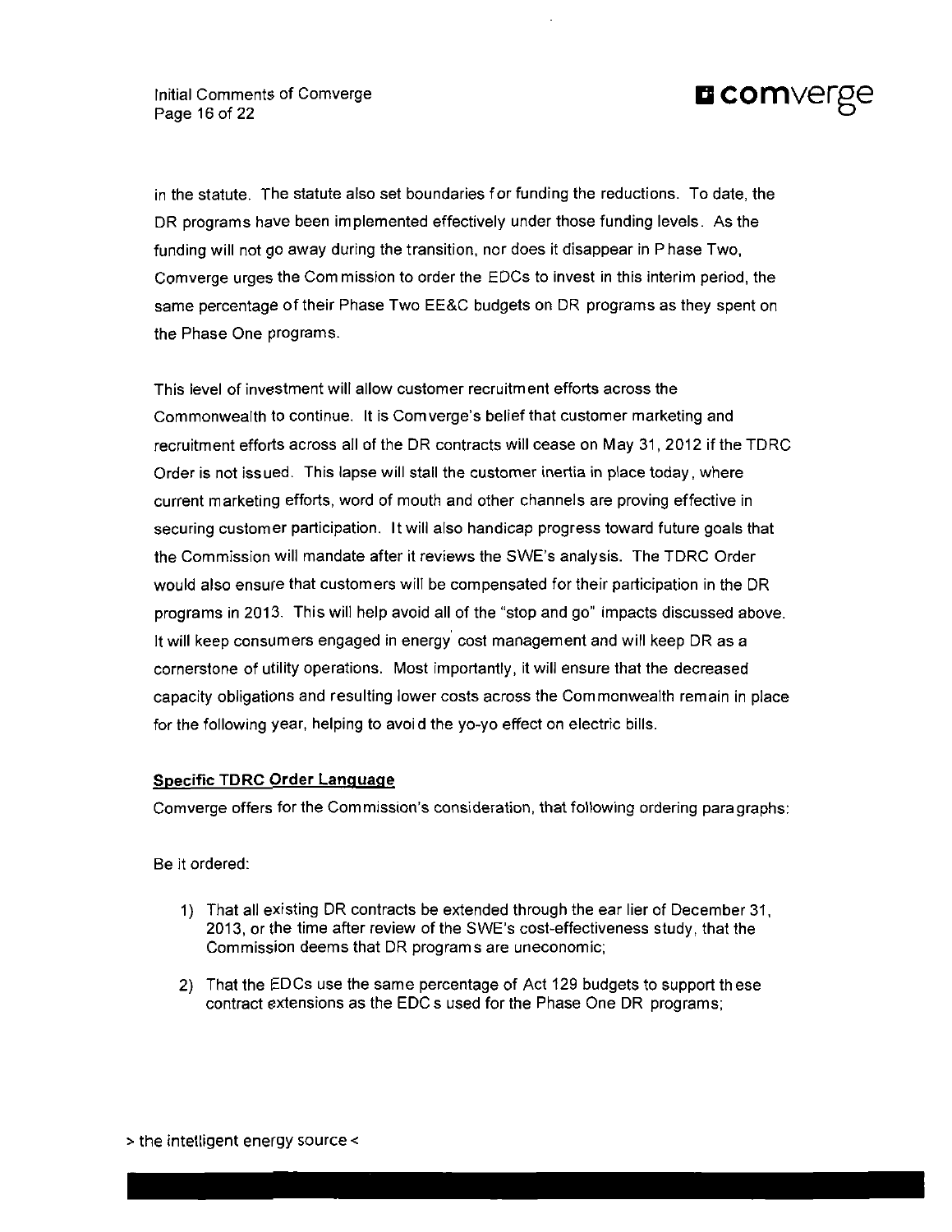Initial Comments of Comverge Initial Comments of Comverge **company of Company of Company of Company of Company of Company of Company of Company of Company of Company of Company of Company of Company of Company of Company of Company of Company of Compa** 



- 3) That all demand reductions achieved as a result of this extension be credited against any incremental reduction mandates the Commission issues in accordance with Act 129.
- 4) That the actions taken consistent with this order will be incorporated into DR plans submitted after the Commission renders a decision on the SWE costeffectiveness study.

# **4. Aligning EDC Targets and Funding using Dollars per MWH of Expected Reductions**

The Letter identifies two options for funding Phase Two EE&C plans. The issue of funding has arisen becau se based on statutory limits on funding the prog rams the EDCs have different levels of funding to achieve different levels of EE&C goals. The options identified include varying reduction targets based on the amount of funding available and to vary funding based on fixed reduction amounts.

The EE&C programs are not integrated across EDC boundaries. By contrast, the net benefits of each program impact customers across the Commonwealth. For example, as discussed above, there are signi ficant benefits to the DR program s for customers not participating in DR because the DR partici pation lowers capacity costs and energy clearing prices in the peak hours for all customers. This holds true for customers across EDC boundaries, as the Pennsylvania energy market is not constrained by the EDC boundaries, but rather is a PJM market. As another cross-EDC example, demand and consumption reductions in the eastern part of the state can result in lower prices in the western part of the state (less power is flowing from west to east). The lower prices imply that less electricity is being generated in the western part of the state. In this example, all customers are seeing lower prices and lower levels of emissions crossing the State.

Because the benefit of each of the EDC programs can potentially extend to all Pennsylvanians, the Commission should seek to maximize reductions in energy consumption and peak load behind each EDC consistent with the maximum budget limits allowed by the legislature. Specifically, Comverge believes that this approach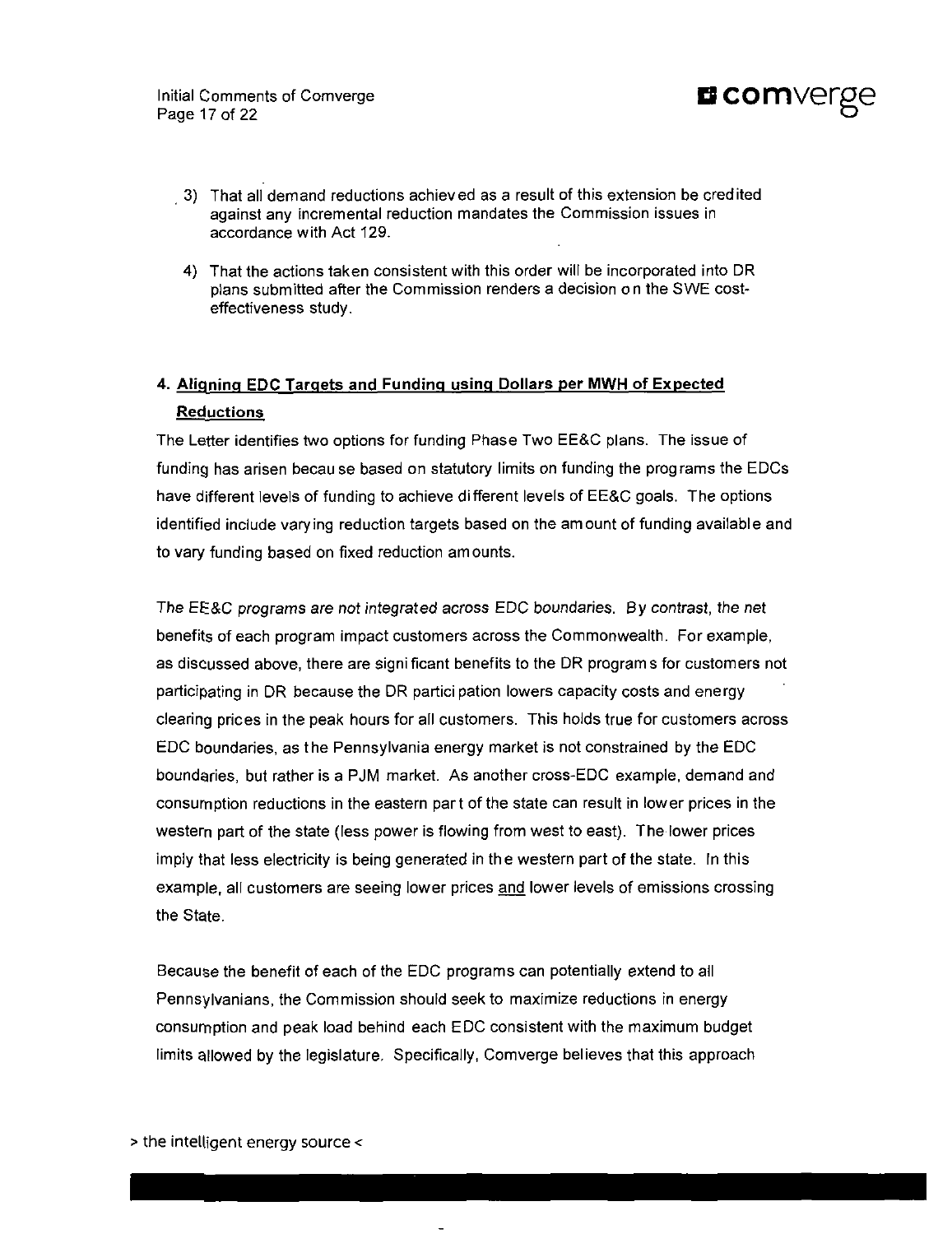

refers to the first option – varying reduction targets based on available funding under the 2% of revenue cap.

# **5. Reduction Target for Government. Educational and Non-Profit Sector.**

Comverge believes that reduction targets for both consumption and demand should be applied to the government, educational and non-profit sectors. Reductions in these sectors are achievable and the direct, cost-savings benefits are needed in these economically stressed sectors. As this sector is tax-funded, all Pennsylvania tax payers benefit from the savings from this sector. In addition to the tax pay er benefits, it is a great message that the government sector can lead by example. The Letter indicates the success of efforts in this area to date. Comverge believes that continued efforts will be beneficial.

# **6. Inclusion of a Low-Income Sector Carve-out**

According to statements made at the March 16 stakeholder meeting opening this docket, there are 1.2 million residential customers who qualify for low-income assistance. Comverge believes that well-structured EE&C programs, including DR programs, can yield significant benefit to low-income customers.

Stereotypes are often used when discussing DR targeted to low-income properties. These largely revolve around what controllable devices a low-income customer may or may not have. These are irrelevant. DR programs can be much more sophisticated than shutting off an appliance or air conditioner. A DR program could, for example, be tailored to send price signals in real-time to market participants by text, email, auto dialer or other means, encouraging customers to reduce consumption right then. Alternatively, a more advanced program could directly control other devices in the home, like a refrigerator, electric hot water heater, washer, dryer or window air conditioner.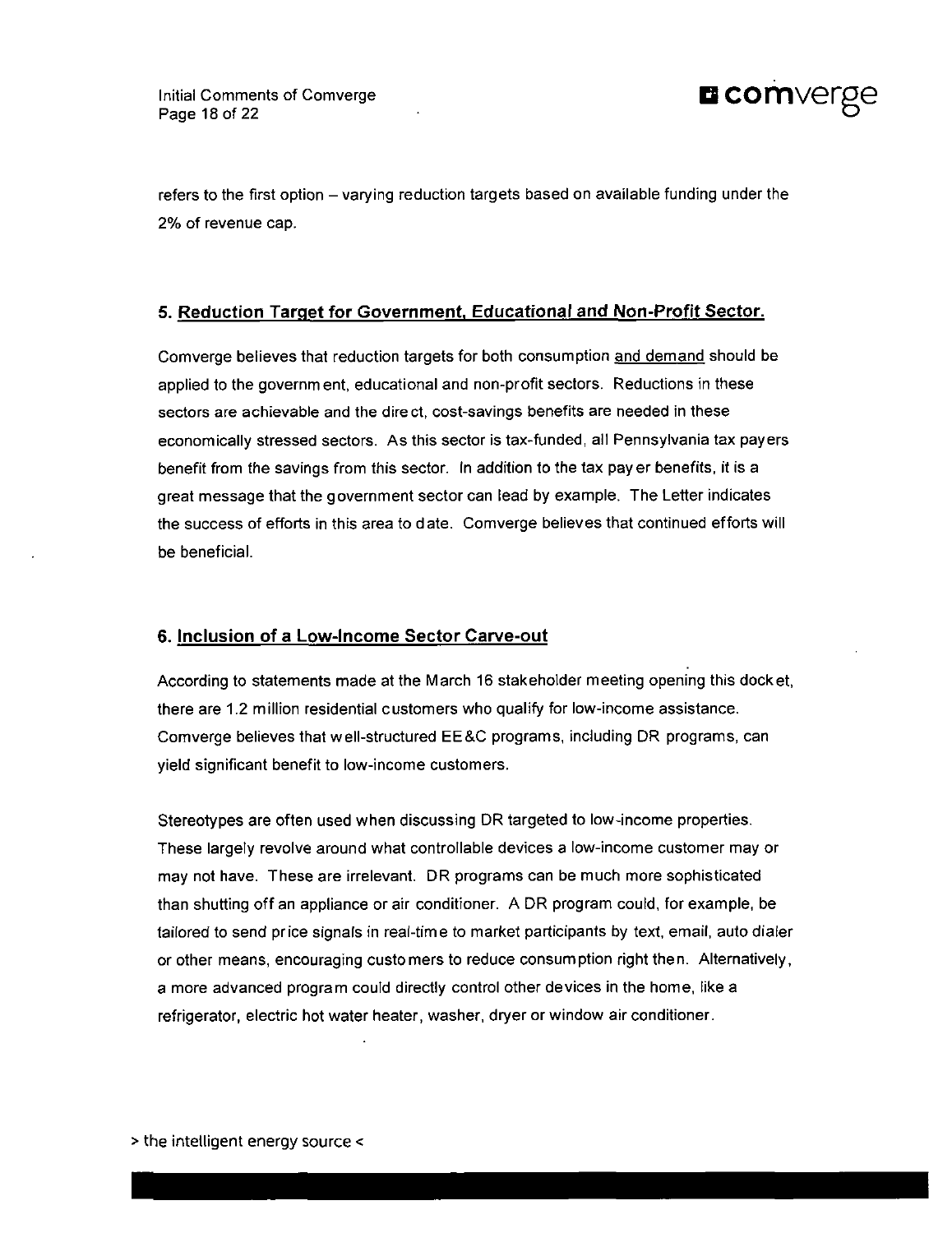Initial Comments of Comverge lnitial Comments of Comverge<br>
Page 19 of 22



While all of the tools to implement these programs might not be in place today, they will soon be available as the EDCs roll out advanced meters and the mandated time of use rates. The demand response tools available in the market can yield significant value in the form of home energy management and result in meaningful energy cost savings for the low-income participants. DR should be viewed as another tool in the home energy management toolbox and such a program could be implemented as part of a suite of benefits for the low-income community. Comverge is willing to work with the EDCs and stakeholders to design and implement such a program if the Commission desires.

#### **7. Transition Issues**

The Commission identified several budget and reductions related issues in the Transition Issues section of the Letter. Generally, the Commission is inquiring about the treatment of over- and/or under-spending and over- and/or under-compliance on reduction goals. Comverge does not have specific recommendations for the Commission, as these are mostly EDC-related issues. However, Comverge urges the Commission to carefully weigh the ramifications and potential consequences of whatever decisions are made. For example, not allowing excess funds to be carried forward might result in decreased benefits going forward. Allowing EDC shareholders to keep excess funds might incentivize under-investment and under-performance going forward, especially if, for example, the excess retained was greater than the maximum penalties allowed by Act 129. Permitting the return of unused funds to rate-payers might incentivize wasteful spending on frivolous programs so that refunding is avoided. The incentives to the EDCs, EDC management, EDC-affiliated companies, CSPs , and customers should be evaluated closely for each reasonable transition scenario.

#### **8. Other Act 129 Program Design Issues**

Comverge would like the Commission to address two issues not identified above that are in the best interest of the markets and in the long-term success of Act 129.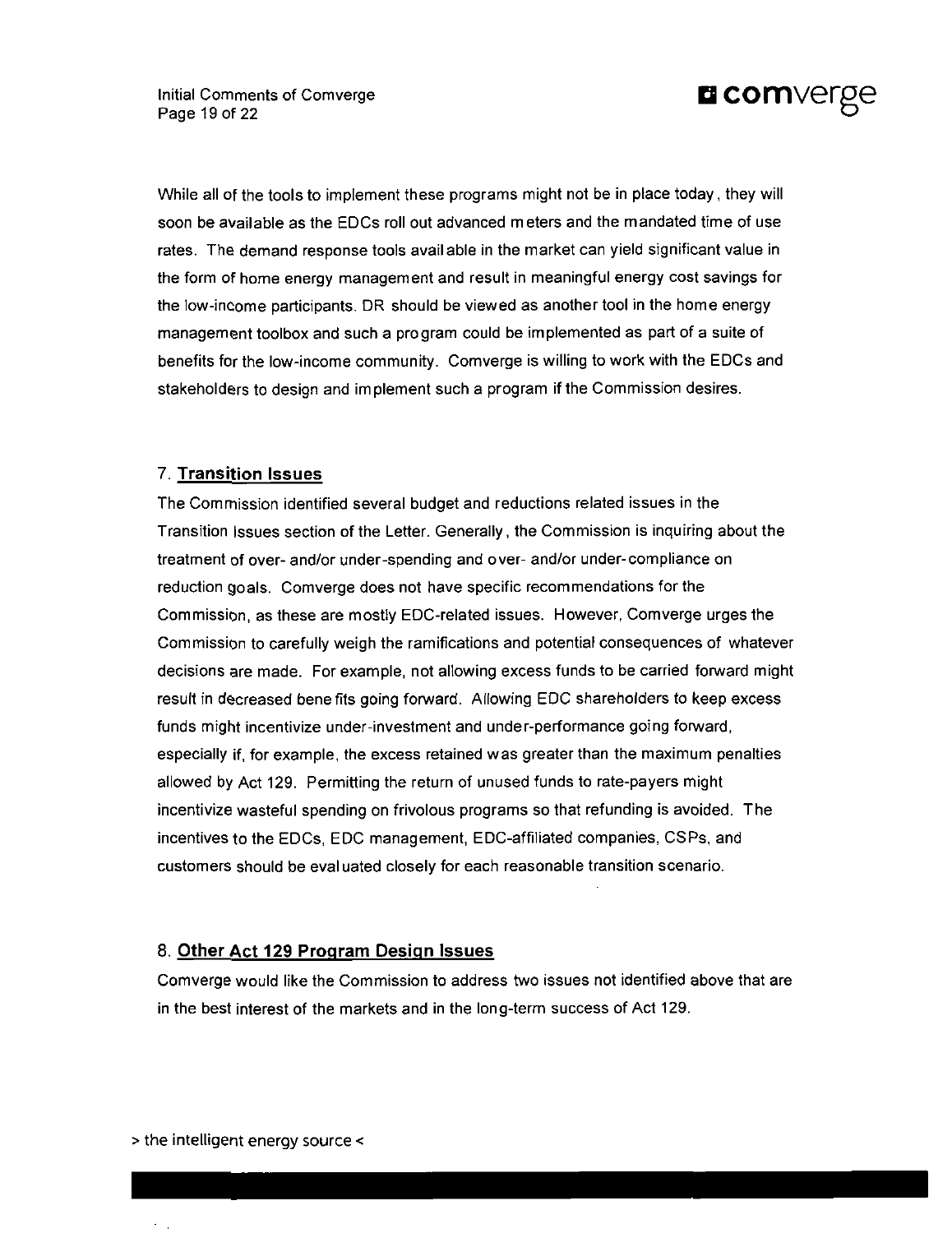Initial Comments of Comverge **Q COMVETCE** Page 20 of 22



#### **Harmonization with PJM Market Rules**

Comverge respectfully submits that the Commission should convene a stakeholder group in advance of the next round of EDC programs so that the programs can be better aligned with current and ever-changing PJM market (and potentially PA PUC energy market) rules. Market rules are not static. In fact, over the course of the past year, PJM rules regarding DR participation in the markets have changed significantly. Many of the C SP contracts were approved well in advance of these rule changes and are not properly aligned with the PJM market rules. From a practical standpoint, it is not feasible to ask the Commission to approve modifications or amendments to these contracts to keep them aligned with PJM market rules every time those rules change. The purpose of the stakeholder group would be to formulate more current and more dynamic contracts to match the PJM protocols, and potentially to seek commission support for changes to PJM's market rules which may improve the success of Act 129.

#### **The 100 hour calculation**

The DR program design parameter that appears to be causing the m ost strain across the Commonwealth is the Act 129 statutory provision that states that the "demand of the retail customers of each electric distribution company shall be reduced by a minimum of 4.5% of annual system peak demand in the 100 hours of highest demand".<sup>17</sup> The most significant problem with this provision is that it forces the EDCs and/or CSPs to project what the 100 hours of highest demand will be. Clearly, the oniy way to meet that constraint is to call curtailments in excess of 100 hours. The Statute clearly authorizes the Commission to modify this requirement going forward, as it requires the Com mission to "set additional incremental requirements for reduction in peak demand for the 100 hours of greatest demand or an alternative reduction approved by the Commission."<sup>18</sup>

In addition to the difficulty in predicting the top 100 demand hours, curtailing customers for 100 hours is strain on all customers. The magnitude of hours hampers customer enrollment across all customer classes. In the four summer months this year, there will be only 84 non-weekend, non-holiday days. That means, on average, customers will be

 $17$ See 66 Pa C.S. §§ 2806.1 (D)(1).

<sup>18</sup> See 66 Pa C.S. §§ 2806.1 (D) (2). (Emphasis added.)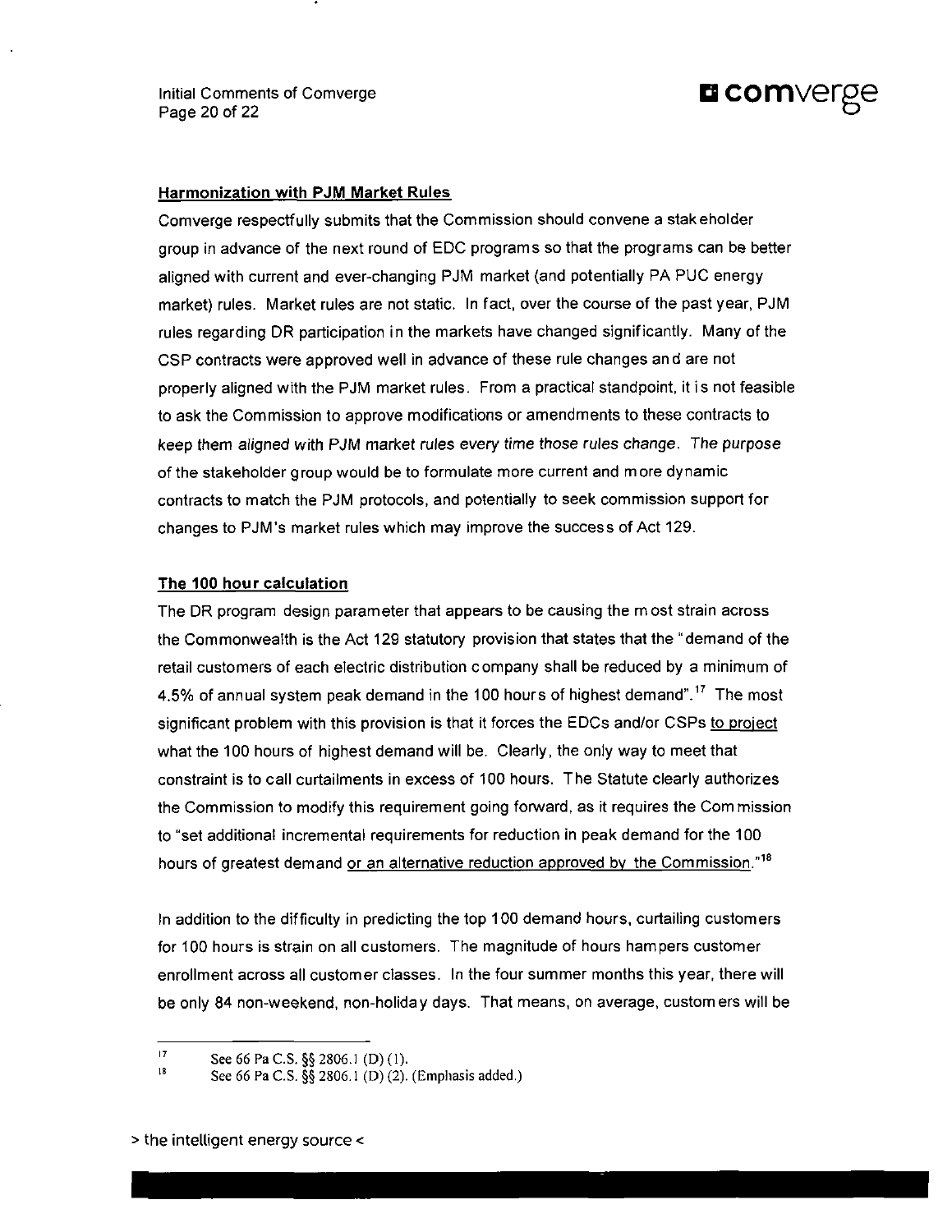

asked to curtail their consumption for more than one hour every day. In reality, the curtailments will take place over about one- third of those days, and each curtailment will be three to five hours in duration, and they will be totally unpredictable from the customer's perspective.

Comverge suggests that the Com mission adopt a methodology that calls for curtailments when consumption in an EDC territory is forecasted to reach a certain percentage of its forecasted peak demand for a day. For example, if PJM had forecasted a system peak for an EDC at 1,000 MW, then the EDC would issue curtailments when the day-ahead forecast reached a certain percentage (90% for example<sup>19</sup>) of that peak (900 MW in this example). Comverge has not undertaken the review of how many curtailment hours would fall under any curtailment threshold. With this example, Comverge is only putting an alternative concept on the table f or the Commission to consider. Com verge urges the Commission to consider a threshold that would be expected to yield no more than 60 hours of curtailments every year in order to ease the customer burden. Comverge suggests that the 60 ho urs be limited to no more than six hours per on e day. The 60 hour limit and the daily limit are consistent with the curtailment rules in the PJM emergency load response program.

A definitive program like this offers certainty in compliance and will likely achieve many, if not all, of the energy cost management goals which drove the passage of Act 129 in 2008.

<sup>19</sup> 

Comverge is not advocating for the threshold to be 90%. It is only using this number here as an example.